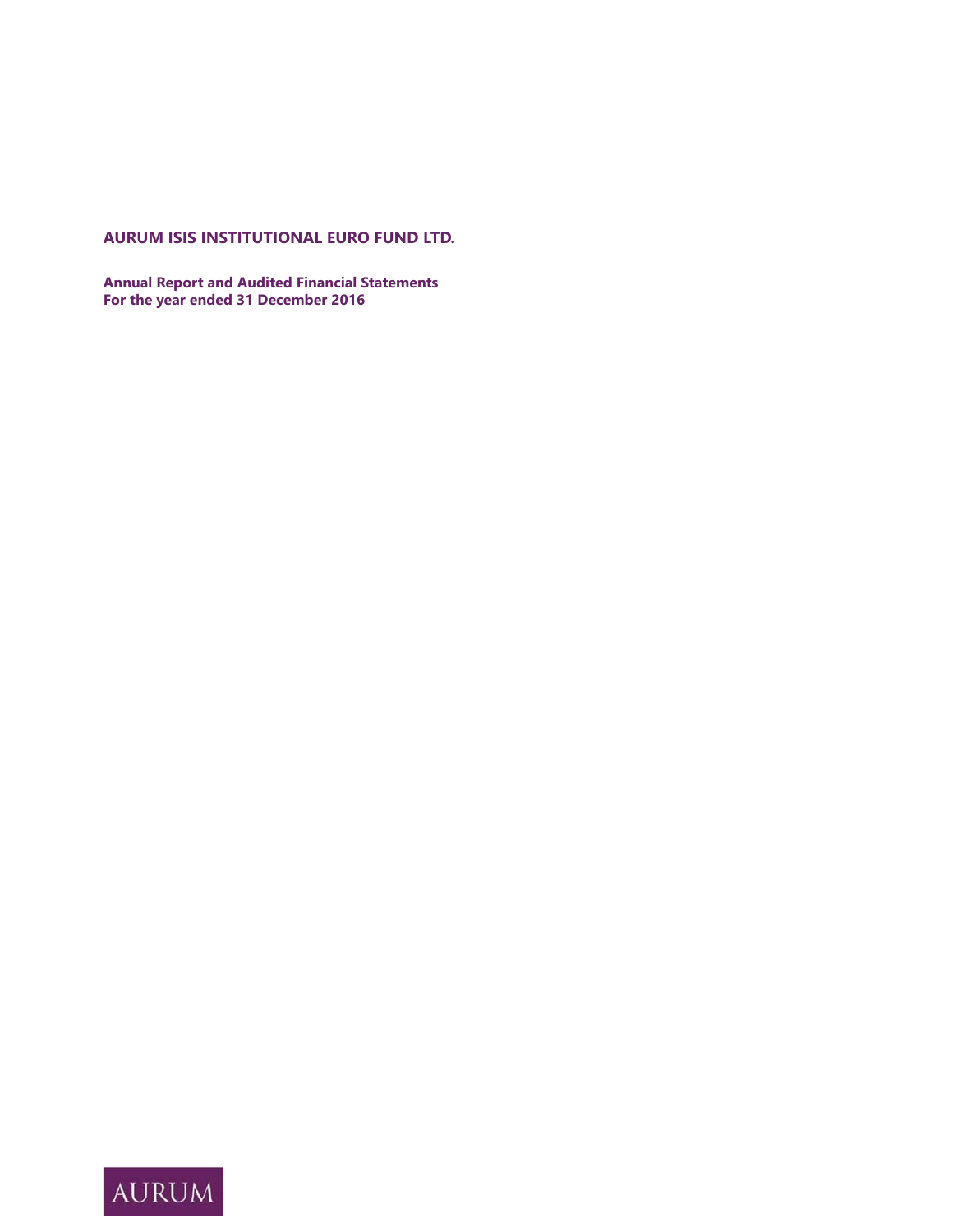# **Annual Report and Audited Financial Statements Contents**

|                                                                       | Page      |
|-----------------------------------------------------------------------|-----------|
| Directors and Service Providers                                       | $1 - 2$   |
| Environmental, Social and Governance ("ESG") Statement                | $3 - 4$   |
| Directors' Report                                                     | $5-6$     |
| Independent Auditor's Report                                          | $7 - 9$   |
| Portfolio Statement as at 31 December 2016                            | 10        |
| Statement of Comprehensive Income for the year ended 31 December 2016 | 11        |
| Statement of Financial Position as at 31 December 2016                | 12        |
| Statement of Cash Flows for the year ended 31 December 2016           | 13        |
| Notes to the Financial Statements                                     | $14 - 22$ |

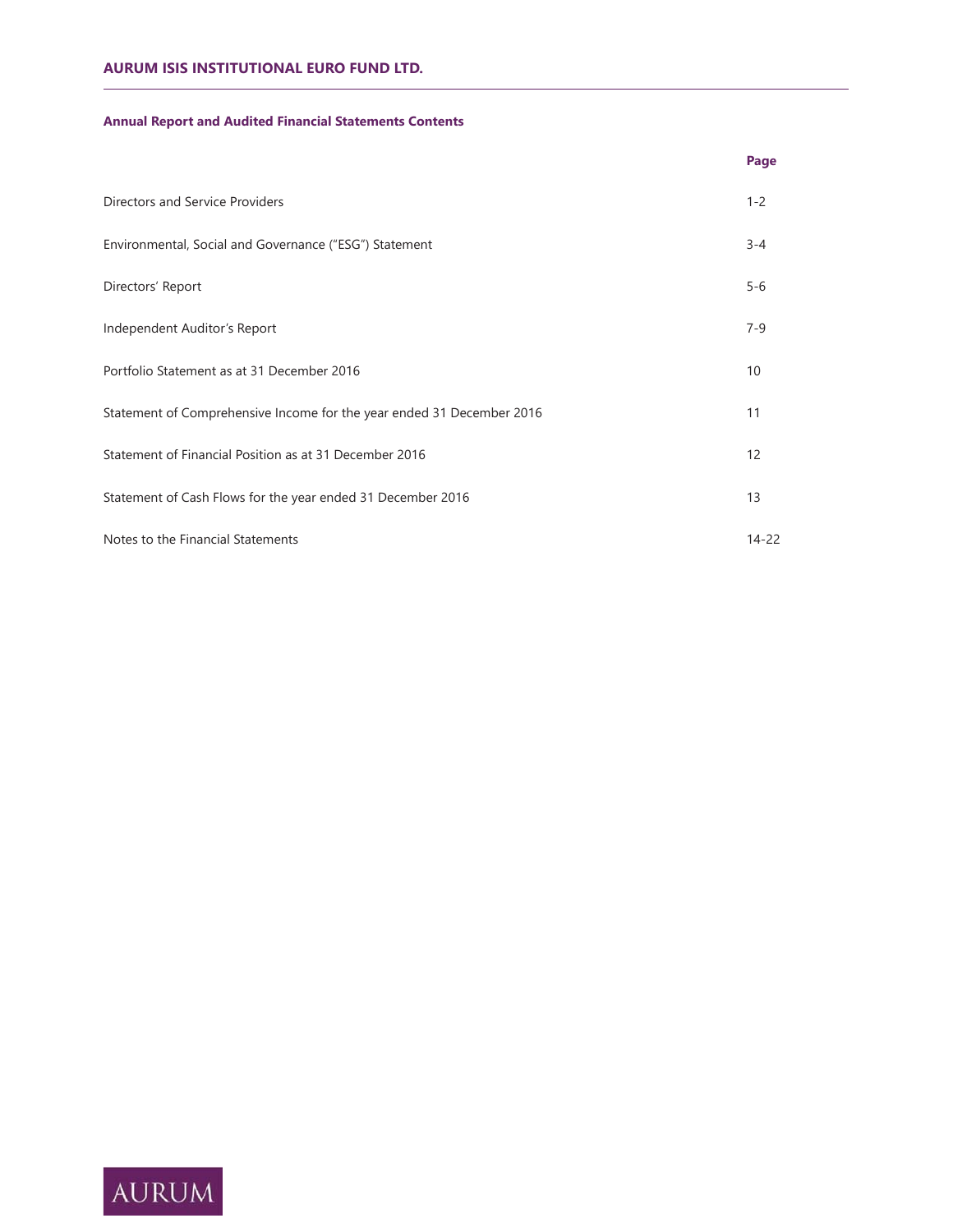# **Directors and Service Providers**

| Company                                                      | Aurum Isis Institutional Euro Fund Ltd.<br>Aurum House<br>35 Richmond Road<br>Hamilton HM 08<br>Bermuda                                                                                                                                |
|--------------------------------------------------------------|----------------------------------------------------------------------------------------------------------------------------------------------------------------------------------------------------------------------------------------|
| Directors                                                    | Dudley R Cottingham<br>Tina Gibbons<br>Adam Hopkin<br>Christopher C Morris<br>Kevin Gundle<br>Anabel Mackiet<br>Bronwyn Wright+<br>Fiona Mulhall <sup>+</sup> (Appointed 1 January 2016)<br>Michael J Harvey (Appointed 12 April 2016) |
|                                                              | tIndependent Directors in accordance with Irish Stock Exchange listing requirements for Investment Funds                                                                                                                               |
| Promoter<br>& Investment Adviser                             | Aurum Fund Management Ltd.<br>Aurum House<br>35 Richmond Road<br>Hamilton HM 08<br>Bermuda                                                                                                                                             |
| Custodian                                                    | Northern Trust Fiduciary Services (Ireland) Limited<br>George's Court<br>54-62 Townsend Street<br>Dublin 2<br>Ireland                                                                                                                  |
| Administrator,<br>Sub-Registrar and<br><b>Transfer Agent</b> | Northern Trust International Fund Administration Services (Ireland) Limited<br>George's Court<br>54-62 Townsend Street<br>Dublin 2<br>Ireland                                                                                          |
| Bermuda Administrator,<br>Registrar & Secretary              | Global Fund Services Ltd.<br><b>Century House</b><br>16 Par-la-Ville Road<br>Hamilton HM 08<br>Bermuda                                                                                                                                 |
| Auditor                                                      | <b>KPMG</b><br><b>Chartered Accountants</b><br>1 Harbourmaster Place<br>International Financial Services Centre<br>Dublin 1<br>Ireland                                                                                                 |
| Sponsoring Member<br>for Bermuda Stock<br>Exchange           | Continental Sponsors Ltd.<br>Century House<br>16 Par-la-Ville Road<br>Hamilton HM 08<br>Bermuda                                                                                                                                        |
| Sponsoring Member<br>for Irish Stock<br>Exchange             | J&E Davy<br>Davy House<br>49 Dawson Street<br>Dublin 2<br>Ireland                                                                                                                                                                      |

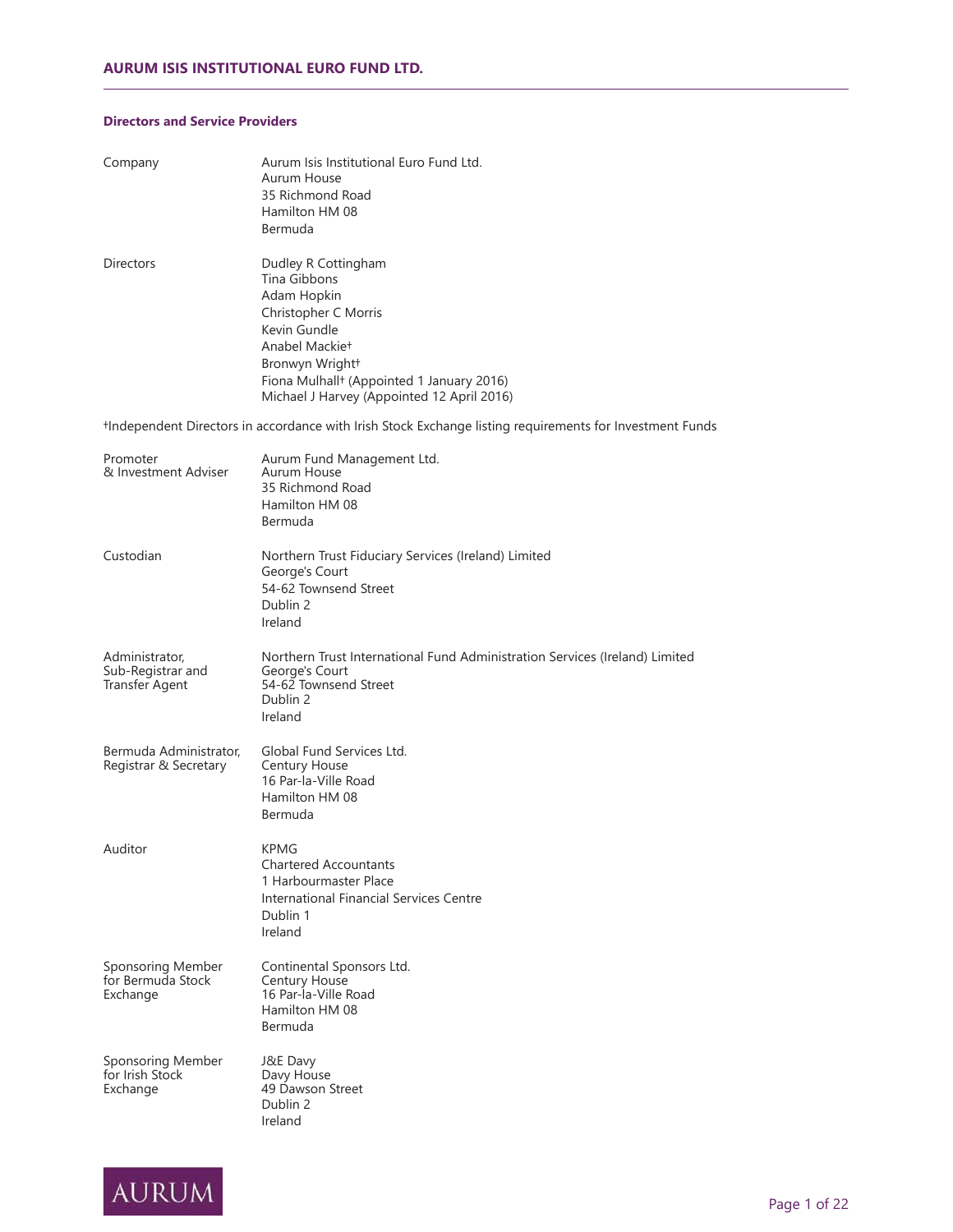# **Directors and Service Providers (Continued)**

| Bermuda Legal Advise |  |  |
|----------------------|--|--|
|----------------------|--|--|

ers Conyers Dill & Pearman Limited Clarendon House 2 Church Street PO Box HM 666 Hamilton HM CX Bermuda

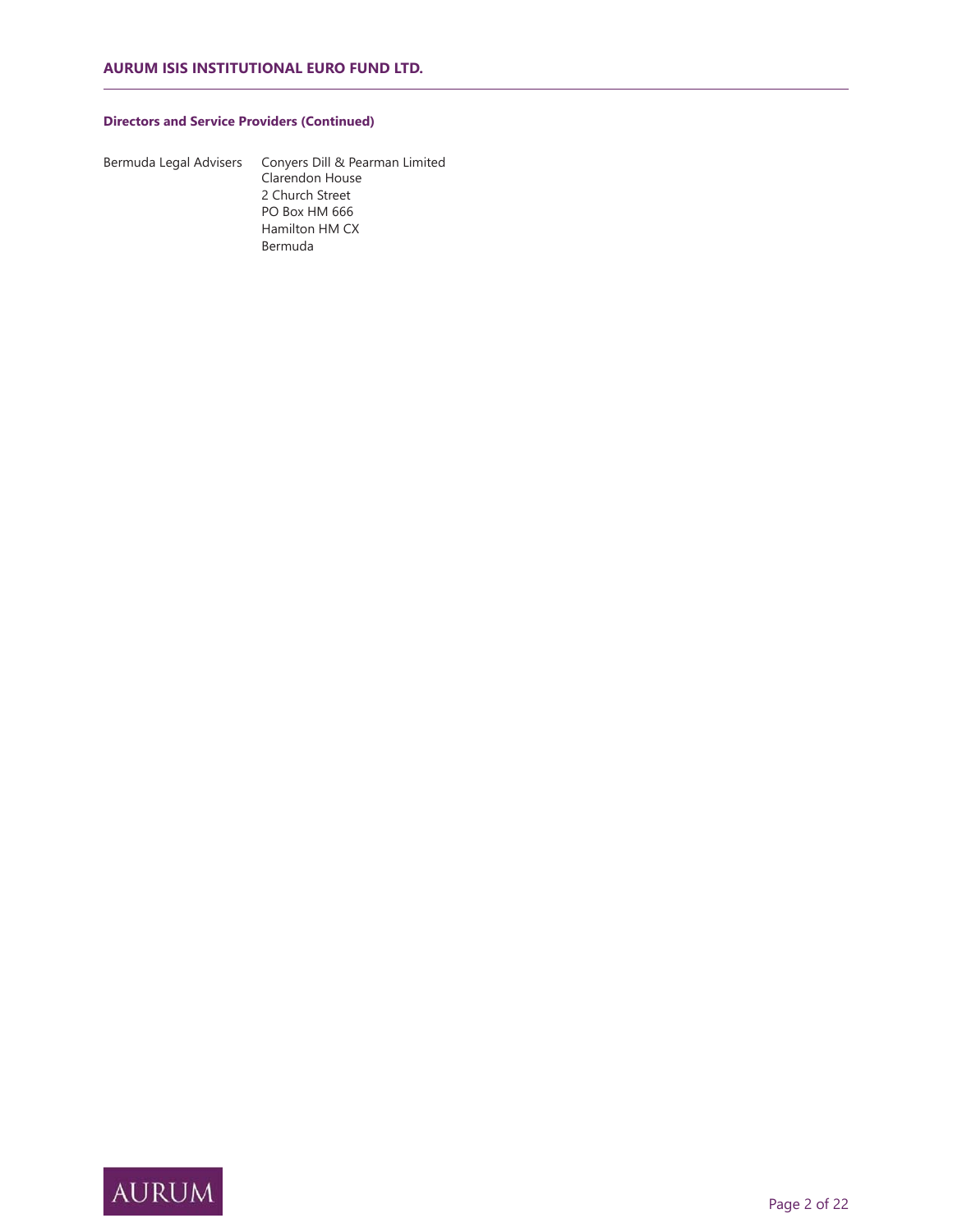## **Environmental, Social and Governance ("ESG") Statement**

The Aurum Group aims to conduct its business in a sustainable and responsible way. Environmental, Social and Governance standards are observed by all the entities that make up the Aurum Group, including Aurum Isis Institutional Euro Fund Ltd., as part of their approach to providing investors with positive returns over the medium to long term.

## Environmental

## *Project Regeneration*

The Aurum Group recognised that producing carbon emissions is an inevitable consequence of the research and investment process and wanted to find a way of being responsible for and addressing the inevitable environmental footprint. Initially, attention turned to carbon offsetting schemes, but many issues were encountered with these schemes including the wide variety in the quality of schemes. Many schemes fail to protect diverse ecosystems by planting single tree varieties in biologically diverse areas. Project Regeneration sought to have a positive environmental outcome whilst addressing the problems identified with traditional carbon offsetting schemes.

The Aurum Group's commitment to Project Regeneration launched with grants made to the Malaysian non-governmental organisation ("NGO"), Hutan, who are committed to the reforestation and protection of former palm oil plantations. Grants provided by the Regeneration Portfolio enabled Hutan to begin planting seedlings which will complete the reforestation of the Malumbi palm oil estate. Planting is due to complete in 2016; Hutan will then dedicate over 2 years to nurturing the seedlings. The project will be completed in August 2018.

#### *United Nations Principles for Responsible Investment ("UNPRI")*

Aurum Fund Management Ltd. ("Aurum") became a signatory of the UNPRI in 2013. The 2015 annual Assessment Report received an 'A' rating, an upgrade from the 'B' rating achieved in 2014. The Report is assessed on the depth and coverage of a responsible investment policy, goals and objectives, governance and on the promotion of responsible investment in the industry. This demonstrates a continuing commitment to incorporating ESG considerations into both investment analysis and the way that Aurum operates.

### *International Union for Conservation of Nature ("IUCN")*

Aurum has been committed to supporting the IUCN, and has made substantial donations since 2012. IUCN, "is the global authority on the status of the natural world and the measures needed to safequard it"\*. For the past fifty years, IUCN has published a 'Red List' of threatened or endangered species of animals, plants and fungi. IUCN works with NGOs, local communities, scientists and policy makers to come up with solutions to environmental challenges.

#### \*Source: http://www.iucn.org/

### Social

#### *Absolute Return for Kids ("Ark")*

Ark is an international organisation whose mission is to transform the lives of children who are victims of abuse, disability, illness and poverty through the support of local and international projects. Their work focuses on health, education and child protection around the globe.

Aurum has supported Ark for many years and has made significant donations to Ark. The money donated has gone towards many of Ark's initiatives including their global education, health and child protection programmes.

#### *Synchronicity Earth*

Synchronicity Earth aims to grow the amount of support available to high-profile conservation action globally. The health of planet Earth is a threshold issue, without a healthy biosphere the possibility of peace, security, health and prosperity for all is lost.

Synchronicity Earth researches and analyses important themes in global conservation in order to conduct projects or partner with other charities with a current focus on threatened ecosystems, forests, oceans, freshwater and species.

Aurum has been a supporter of Synchronicity Earth since its inception, as The Synchronicity Foundation, in 2000 and has donated both time and money over the years in an effort to help spread the word of conservation.

## Governance

Aurum Isis Institutional Euro Fund Ltd.'s Board of Directors, and the principals of the Aurum Group, place a strong emphasis on regulation, governance and compliance. Focus is placed on having the right systems and controls in place to assure investors that responsibility is taken for managing their money seriously.

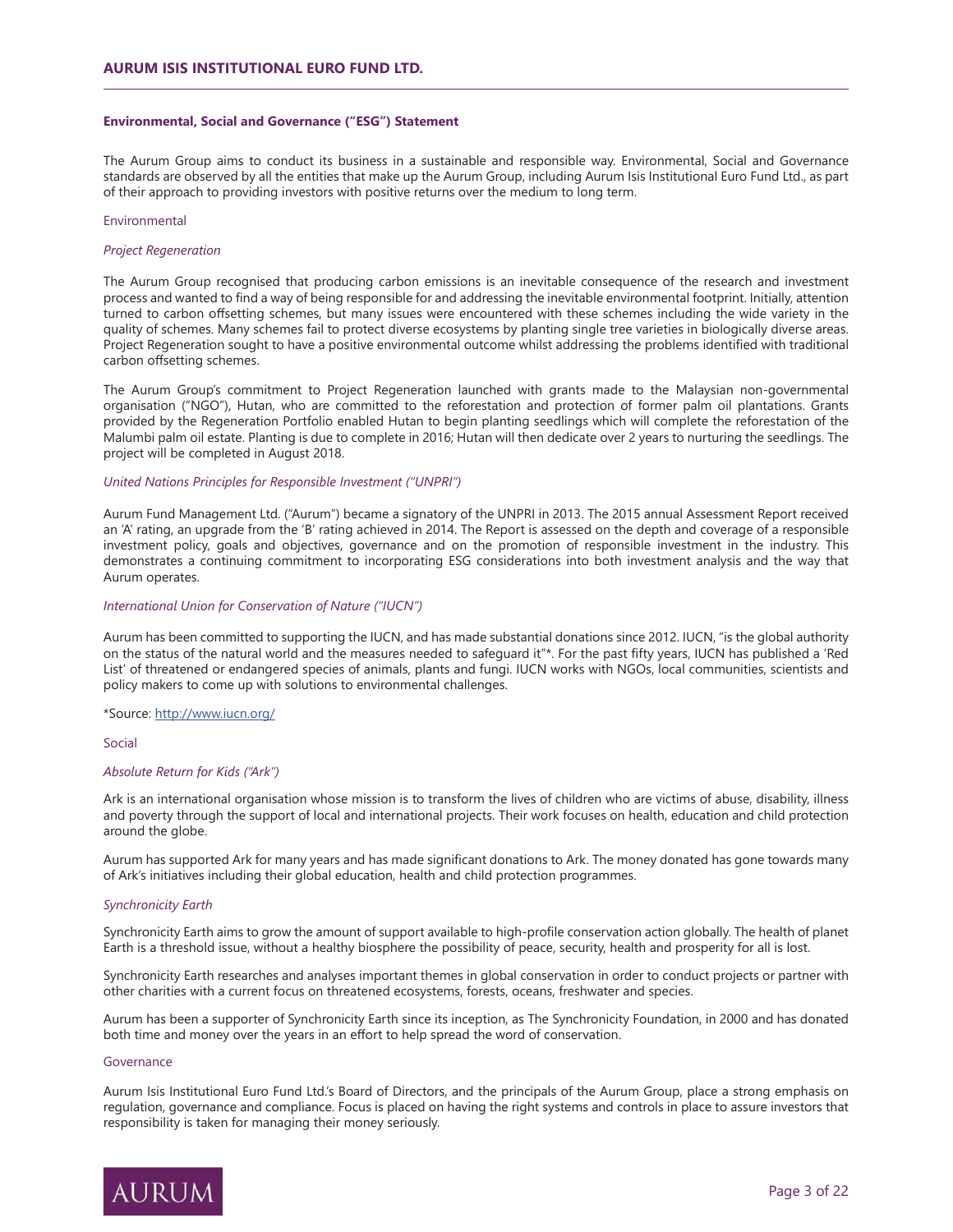# **Environmental, Social and Governance ("ESG") Statement (Continued)**

Looking ahead, the Aurum Group is committed to:

- Actively monitoring the universe of socially responsible investing;
- Continuing constructive dialogue with managers around the topic of ESG, but to also introduce a dialogue with all service providers about ESG factors; and
- Striving to use the feedback from Aurum's 2015 UNPRI assessment report to improve its rating from an A to the top rating, an A+.









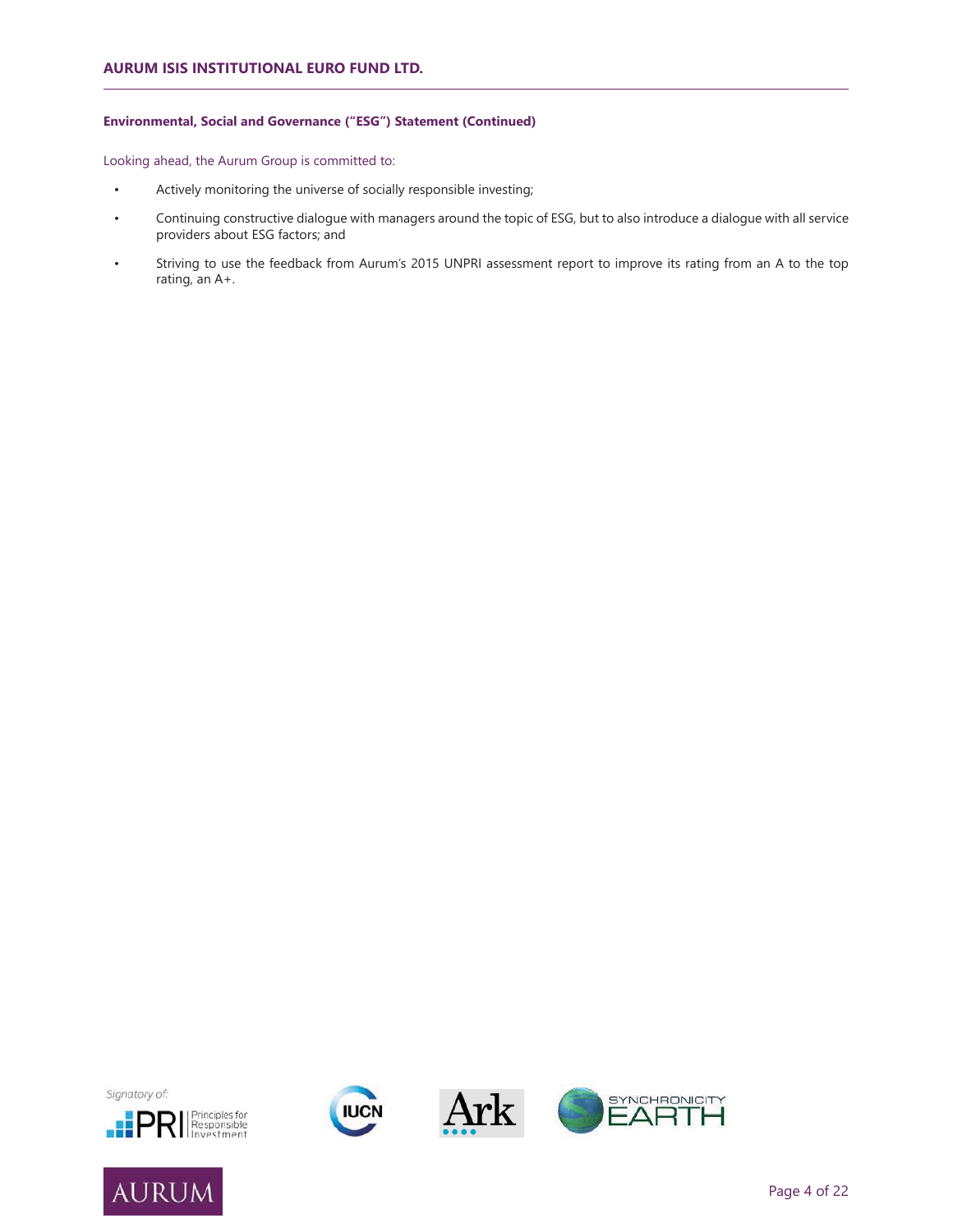## **Directors' Report**

The Directors have the pleasure to present the audited financial statements of Aurum Isis Institutional Euro Fund Ltd. (the "Company" or the "Institutional Euro Fund") for the year ended 31 December 2016 and report as set out herein in respect of matters required by the Irish Stock Exchange and Bermuda Stock Exchange listing regulations.

## Principal Material Changes

There have been no material changes in the objectives, strategies or key service providers of the Company during the year ended 31 December 2016.

## Principal Activities

At 31 December 2016 the Net Asset Value ("NAV") per Participating Share for each class of share was as follows:

|                                             |            | <b>NAV per Participating Share</b> |  |
|---------------------------------------------|------------|------------------------------------|--|
| <b>Share Class</b>                          | 31/12/2016 | 31/12/2015                         |  |
| I Institutional Euro Share Class Restricted | €1,220.34  | €1,211.29                          |  |

Shares of the Institutional Euro Fund are denominated in euro. The Institutional Euro Fund is one of eight Feeder Funds (the "Feeder Funds") comprising the Institutional Euro Fund, Aurum Isis Euro Fund Ltd. (the "Euro Fund"), Aurum Isis Swiss Franc Fund Ltd. (the "Swiss Franc Fund"), Aurum Isis Dollar Fund Ltd. (the "Dollar Fund"), Aurum Isis Institutional Dollar Fund Ltd. (the "Institutional Dollar Fund"), Aurum Isis Sterling Fund Ltd. (the "Sterling Fund"), Aurum Isis Institutional Sterling Fund Ltd. (the "Institutional Sterling Fund") and Aurum Isis Australian Dollar Fund Ltd. (the "Australian Dollar Fund") that invest in Aurum Isis Fund Ltd. (the "Master Fund"). Aurum Isis Japanese Yen Fund Ltd. (the "Japanese Yen Fund") closed during the year. The other Feeder Funds have euro, Swiss franc, US dollar, sterling and Australian dollar denominated shares respectively. The Institutional Euro Fund is listed on the Irish and Bermuda Stock Exchanges.

The Feeder Funds must invest solely into Participating Shares of the Master Fund, except in the case of the Swiss Franc, Sterling, Institutional Sterling, Euro, Institutional Euro and Australian Dollar Funds in respect of currency hedging. The Participating Shares of the Master Fund are valued in US dollars. The Swiss Franc, Sterling, Institutional Sterling, Euro, Institutional Euro and Australian Dollar Funds whilst investing into US dollar denominated Participating Shares of the Master Fund will, by appropriate currency hedging, seek to protect the value of their shares in their respective currencies. The Master Fund pays the fees of the Administrators, Custodian, audit, formation and minor out of pocket expenses and Directors' fees of all Funds. Each Feeder Fund will otherwise bear its own costs and liabilities.

The Company's performance is allied with the performance of the Master Fund. The Performance Review, the Market Review and Outlook for the Master Fund for the year ended 31 December 2016, is contained within the annual report of the Master Fund, which is appended to the Company's financial statements.

No dividends have been declared in the year ended 31 December 2016 (2015: €Nil) and the Directors do not recommend the payment of any dividends for the year ended 31 December 2016 (2015: €Nil).

#### Remuneration

The Directors are considered to be the only identified staff for the purposes of the European Union (Alternative Investment Fund Managers) Regulations 2013. The Directors are entitled to remuneration for their services from the Master Fund, please refer to the accompanying Master Fund financial statements for details of remuneration paid to the Directors.

#### Connected parties

Transactions carried out with the Company by the Administrator, Bermuda Administrator, Investment Adviser, Custodian and Directors ("connected parties") must be carried out as if negotiated at arm's length. Transactions must be in the best interests of the Shareholders.

The Directors are satisfied all transactions with connected parties entered into during the year were conducted at arm's length prices.

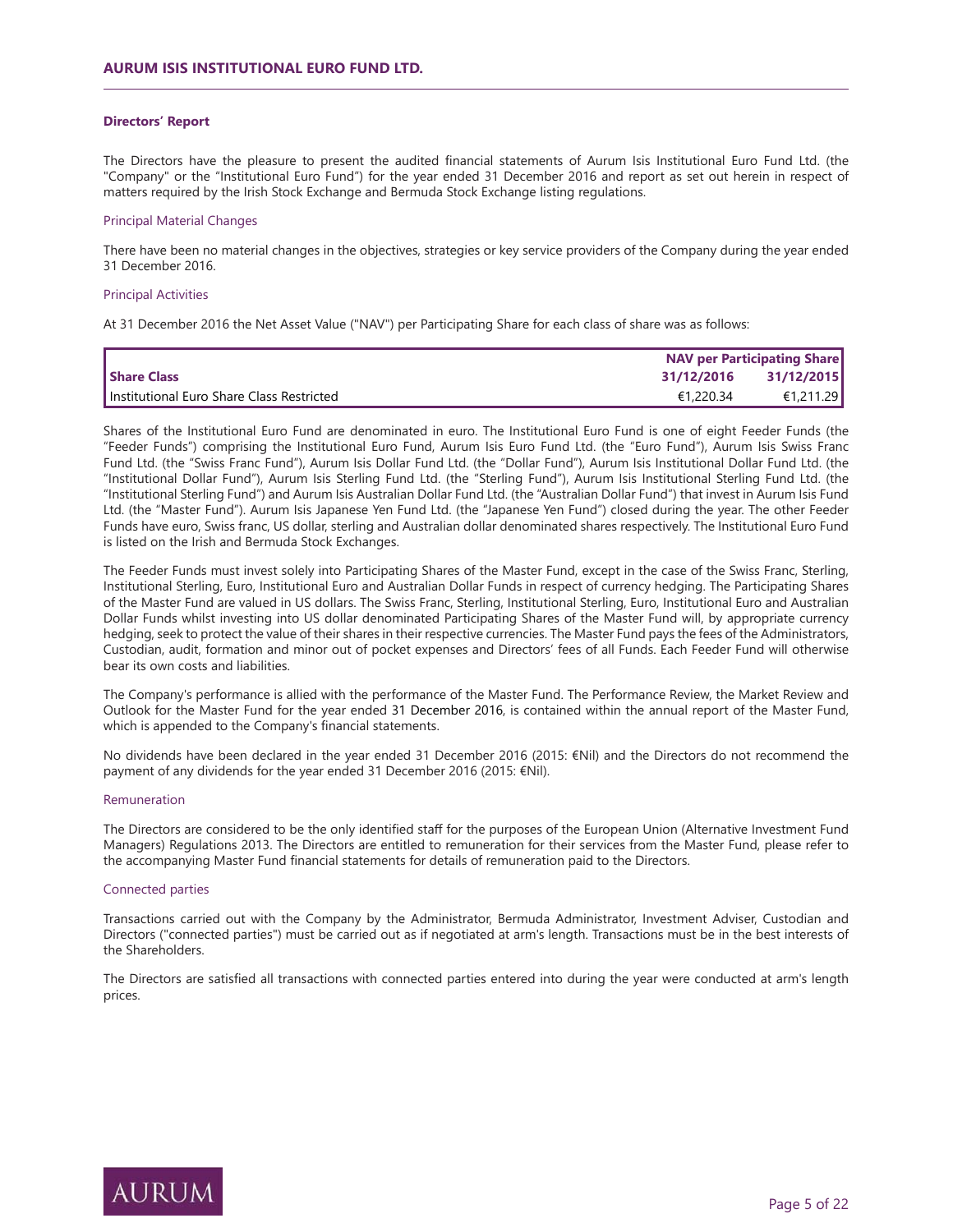# **Directors' Report (Continued)**

# Thanks

We thank the Shareholders for their support and look forward to further opportunities for continued growth.

For and on behalf of Aurum Isis Instituational Euro Fund Ltd.

*Awaphi* 

10 March 2017

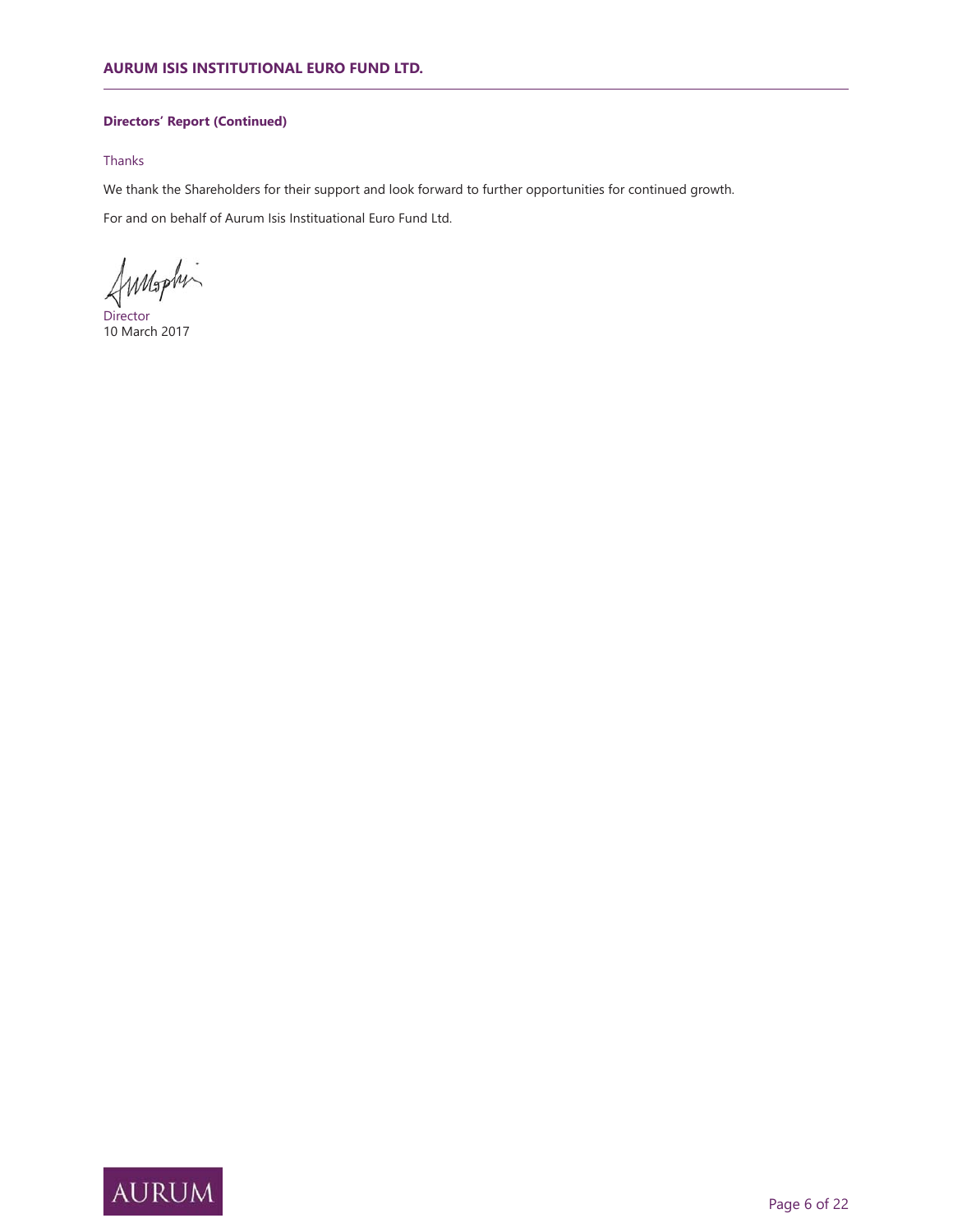## **Independent Auditor's Report to the Shareholders of Aurum Isis Institutional Euro Fund Ltd.**

Report on the audit of the financial statements

## *Opinion*

We have audited the financial statements of Aurum Isis Institutional Euro Fund Ltd. (the "Company") for the year ended 31 December 2016, which comprise the Statement of Comprehensive Income for the year ended 31 December 2016, the Statement of Financial Position as at 31 December 2016, the Statement of Cash Flows for the year then ended, and related notes, including the summary of significant accounting policies set out in note 2.

In our opinion, the financial statements present fairly, in all material respects, the financial position of the Company as at 31 December 2016 and its financial performance and cash flows for the year then ended, in accordance with International Financial Reporting Standards ("IFRSs").

## *Basis for opinion*

We conducted our audit in accordance with International Standards on Auditing ("ISAs"). Our responsibilities under those standards are further described in the Auditor's Responsibilities for the Audit of the Financial Statements section of our report. We are independent of the Company in accordance with the International Ethics Standards Board for Accountants' Code of Ethics for Professional Accountants ("IESBA Code") together with the ethical requirements that are relevant to our audit of the financial statements in Bermuda, and we have fulfilled our other ethical responsibilities in accordance with these requirements and the IESBA Code. We believe that the audit evidence we have obtained is sufficient and appropriate to provide a basis for our opinion.

#### *Key audit matters*

Key audit matters are those matters that, in our professional judgment, were of most significance in our audit of the financial statements of the current period. These matters were addressed in the context of our audit of the financial statements as a whole, and in forming our opinion thereon, and we do not provide a separate opinion on these matters.

## *Valuation of investments in funds*

Refer to the accounting policy in note 2 and to note 8 'Financial instruments and risk exposure' to the financial statements.

## *The key audit matter*

## *Valuation of financial assets*

The Company is a Feeder Fund whose main investment is an investment into Aurum Isis Fund Ltd. (the "Master Fund").

The investment portfolio at 31 December 2016 comprised of the investment into the Master Fund. The valuation of this investment is the key driver of the Company's net asset value and performance for the year. While the nature of the Company's investment does not require a significant level of judgement because the underlying value of the fund is observable, due to its significance in the context of the financial statements as a whole, financial assets was identified as a risk of material misstatement which had the greatest effect on our overall audit strategy and allocation of resources in planning and completing our audit.

#### *How the matter was addressed in our audit*

We have performed the following audit procedures:

- *Assessed the design and implementation of the controls over valuation of investments;*
- *Audited the Master Fund in accordance with ISAs and issued* an unqualified audit opinion thereon; and
- *Assessed whether the Master Fund's net asset value was an appropriate approximation of fair value.*

No material misstatements were identified by our audit procedures.

#### *Other information*

The Directors are responsible for preparation of other information accompanying the financial statements. The other information comprises the Environmental, Social and Governance Statement, the Directors' Report and the Portfolio Statement.

Our opinion on the financial statements does not cover the other information and we do not express any form of assurance conclusion on that information.

In connection with our audit of the financial statements, our responsibility is to read the other information and, in doing so, consider whether that information is materially inconsistent with the financial statements or our knowledge obtained in the course of our audit, or otherwise appears to be materially misstated. If, based on the work we have performed, we conclude that there is a material misstatement of this other information, we are required to report that fact. We have nothing to report in this regard.

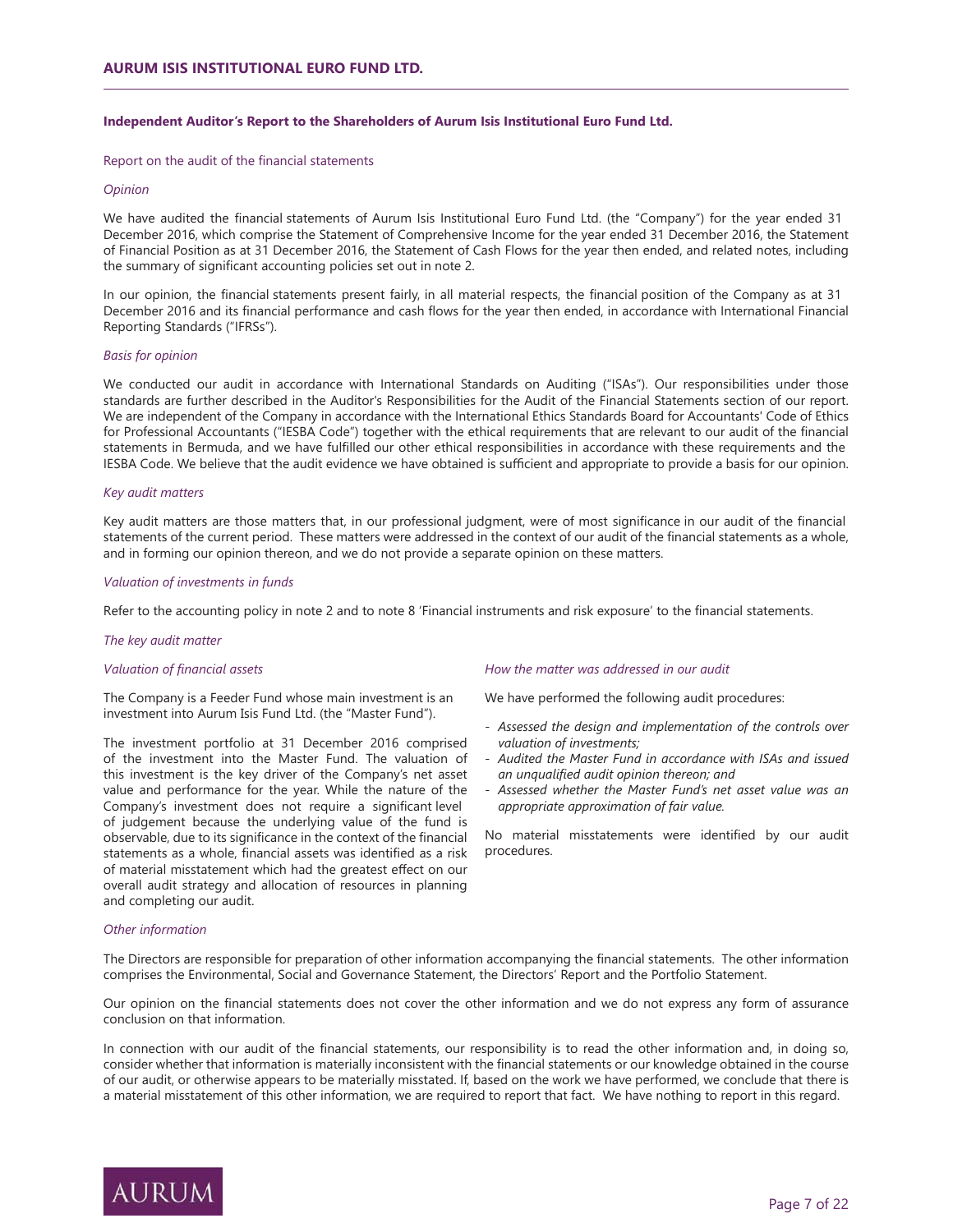## **Independent Auditor's Report to the Shareholders of Aurum Isis Institutional Euro Fund Ltd. (Continued)**

Respective responsibilities and restrictions on use

*Responsibilities of Management and Those Charged with Governance for the Financial Statements*

The Directors are responsible for the preparation and fair presentation of the financial statements in accordance with applicable law and IFRSs, and for such internal control as management determines is necessary to enable the preparation of financial statements that are free from material misstatement, whether due to fraud or error.

In preparing the financial statements, the Directors are responsible for assessing the Company's ability to continue as a going concern, disclosing, as applicable, matters related to going concern and using the going concern basis of accounting unless management either intends to liquidate the Company or to cease operations, or has no realistic alternative but to do so.

Those charged with governance are responsible for overseeing the Company's financial reporting process.

## Auditor's responsibilities for the audit of the financial statements

Our objectives are to obtain reasonable assurance about whether the financial statements as a whole are free from material misstatement, whether due to fraud or error, and to issue an auditor's report that includes our opinion. Reasonable assurance is a high level of assurance, but is not a guarantee that an audit conducted in accordance with ISAs will always detect a material misstatement when it exists. Misstatements can arise from fraud or error and are considered material if, individually or in the aggregate, they could reasonably be expected to influence the economic decisions of users taken on the basis of these financial statements.

Further details relating to our work as auditor is set out in the Scope of Responsibilities Statement contained in the appendix of this report, which is to be read as an integral part of our report.

Our report is made solely to the Company's Shareholders, as a body, in accordance with the terms of our engagement. Our audit work has been undertaken so that we might state to the Shareholders those matters we are required to state to them in an auditor's report and for no other purpose. We do not accept or assume responsibilities to anyone other than the Shareholders as a body, for our audit work, for this report, or for the opinions we have formed.

The Engagement Partner on the audit resulting in this independent Auditor's Report is Mrs.D. Barrett.

KPME

KPMG **Date: 10 March 2017** Chartered Accountants, Statutory Audit Firm 1 Harbourmaster Place International Financial Services Centre Dublin 1 Ireland

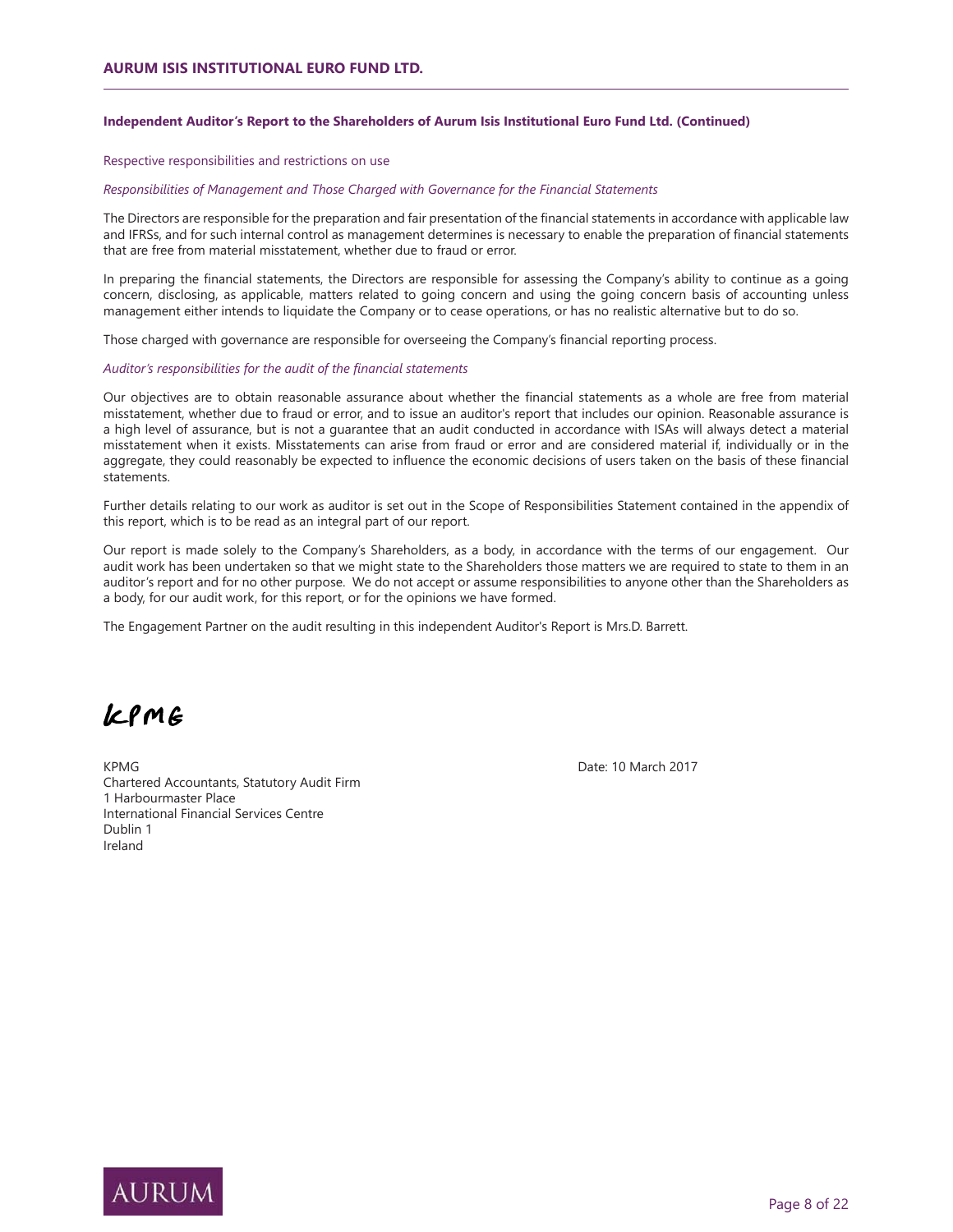## **Independent Auditor's Report to the Shareholders of Aurum Isis Institutional Euro Fund Ltd. (Continued)**

## Appendix to the Independent Auditor's Report

## *Further information regarding the scope of our responsibilities as Auditor*

As part of an audit in accordance with ISAs, we exercise professional judgment and maintain professional scepticism throughout the audit. We also:

- Identify and assess the risks of material misstatement of the financial statements, whether due to fraud or error, design and perform audit procedures responsive to those risks, and obtain audit evidence that is sufficient and appropriate to provide a basis for our opinion. The risk of not detecting a material misstatement resulting from fraud is higher than for one resulting from error, as fraud may involve collusion, forgery, intentional omissions, misrepresentations, or the override of internal control.
- Obtain an understanding of internal control relevant to the audit in order to design audit procedures that are appropriate in the circumstances, but not for the purpose of expressing an opinion on the effectiveness of the Company's internal control.
- Evaluate the appropriateness of accounting policies used and the reasonableness of accounting estimates and related disclosures made by the Directors.
- Conclude on the appropriateness of the Directors' use of the going concern basis of accounting and, based on the audit evidence obtained, whether a material uncertainty exists related to events or conditions that may cast significant doubt on the Company's ability to continue as a going concern. If we conclude that a material uncertainty exists, we are required to draw attention in our Auditor's Report to the related disclosures in the financial statements or, if such disclosures are inadequate, to modify our opinion. Our conclusions are based on the audit evidence obtained up to the date of our Auditor's Report. However, future events or conditions may cause the Company to cease to continue as a going concern.
- Evaluate the overall presentation, structure and content of the financial statements, including the disclosures, and whether the financial statements represent the underlying transactions and events in a manner that achieves fair presentation.

We communicate with those charged with governance regarding, among other matters, the planned scope and timing of the audit and significant audit findings, including any significant deficiencies in internal control that we identify during our audit.

We also provide those charged with governance with a statement that we have complied with relevant ethical requirements regarding independence, and to communicate with them all relationships and other matters that may reasonably be thought to bear on our independence, and where applicable, related safeguards.

From the matters communicated with those charged with governance, we determine those matters that were of most significance in the audit of the financial statements of the current period and are therefore the key audit matters. We describe these matters in our Auditor's Report unless law or regulation precludes public disclosure about the matter or when, in extremely rare circumstances, we determine that a matter should not be communicated in our report because the adverse consequences of doing so would reasonably be expected to outweigh the public interest benefits of such communication.

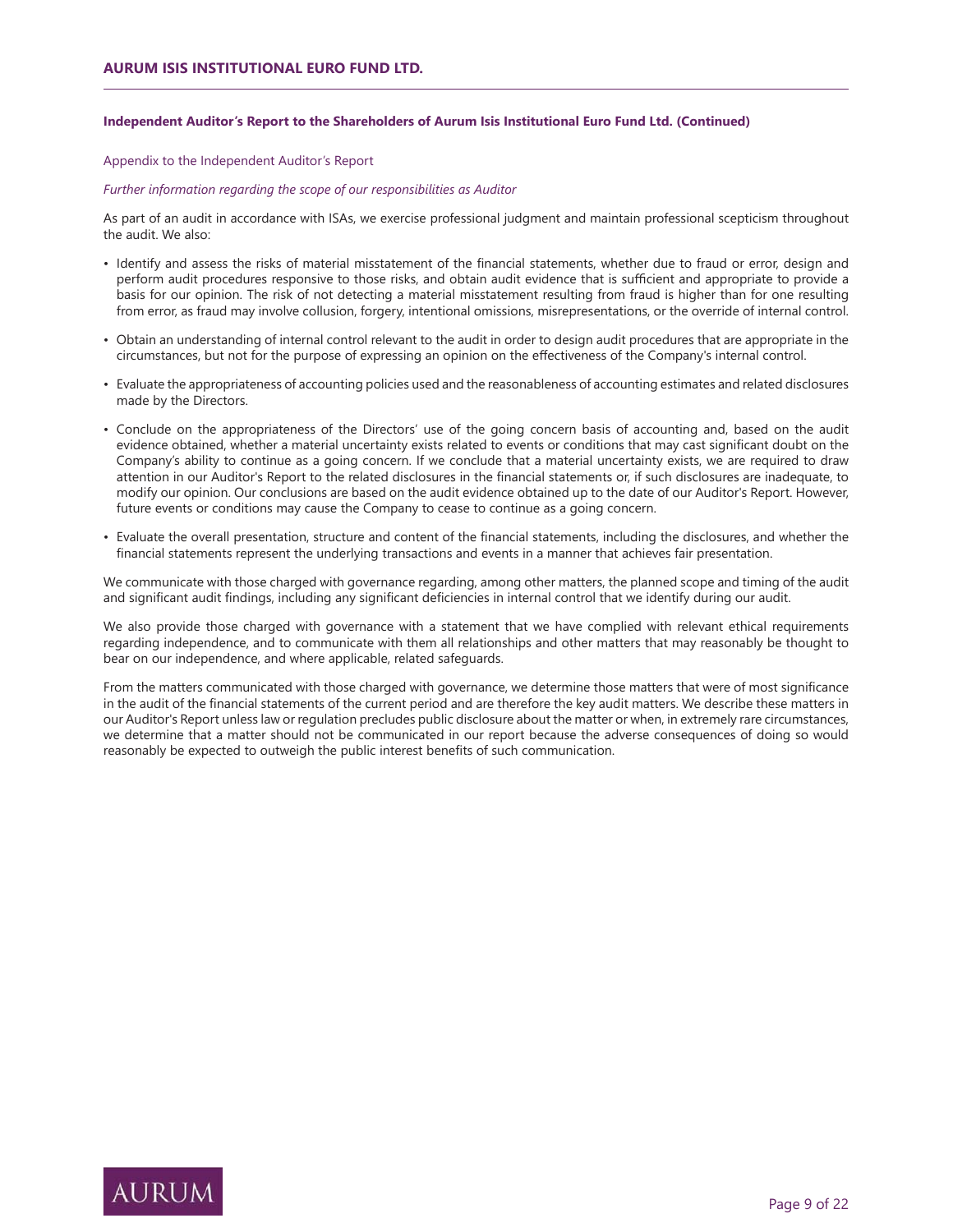# **Portfolio Statement**

as at 31 December 2016

|                      | 31 December 2016 |                   | 31 December 2015 |                 |                   |          |
|----------------------|------------------|-------------------|------------------|-----------------|-------------------|----------|
|                      | Nominal holding  |                   |                  | Nominal holding |                   |          |
|                      | of shares        | <b>Fair Value</b> | % of NAV         | of shares       | <b>Fair Value</b> | % of NAV |
|                      |                  | €                 | %                |                 | €                 | $\%$     |
| Aurum Isis Fund Ltd. | 29,319           | 8,505,540         | 101.26%          | 31,306          | 8,525,425         | 97.16%   |
| Other assets         |                  | 127,068           | 1.51%            |                 | 256,661           | 2.92%    |
| Total assets         |                  | 8,632,608         | 102.77%          |                 | 8,782,086         | 100.08%  |
| Other liabilities    |                  | (232, 567)        | (2.77%)          |                 | (7, 325)          | (0.08%)  |
| Total net assets     |                  | 8.400.041         | 100.00%          |                 | 8.774.761         | 100.00%  |

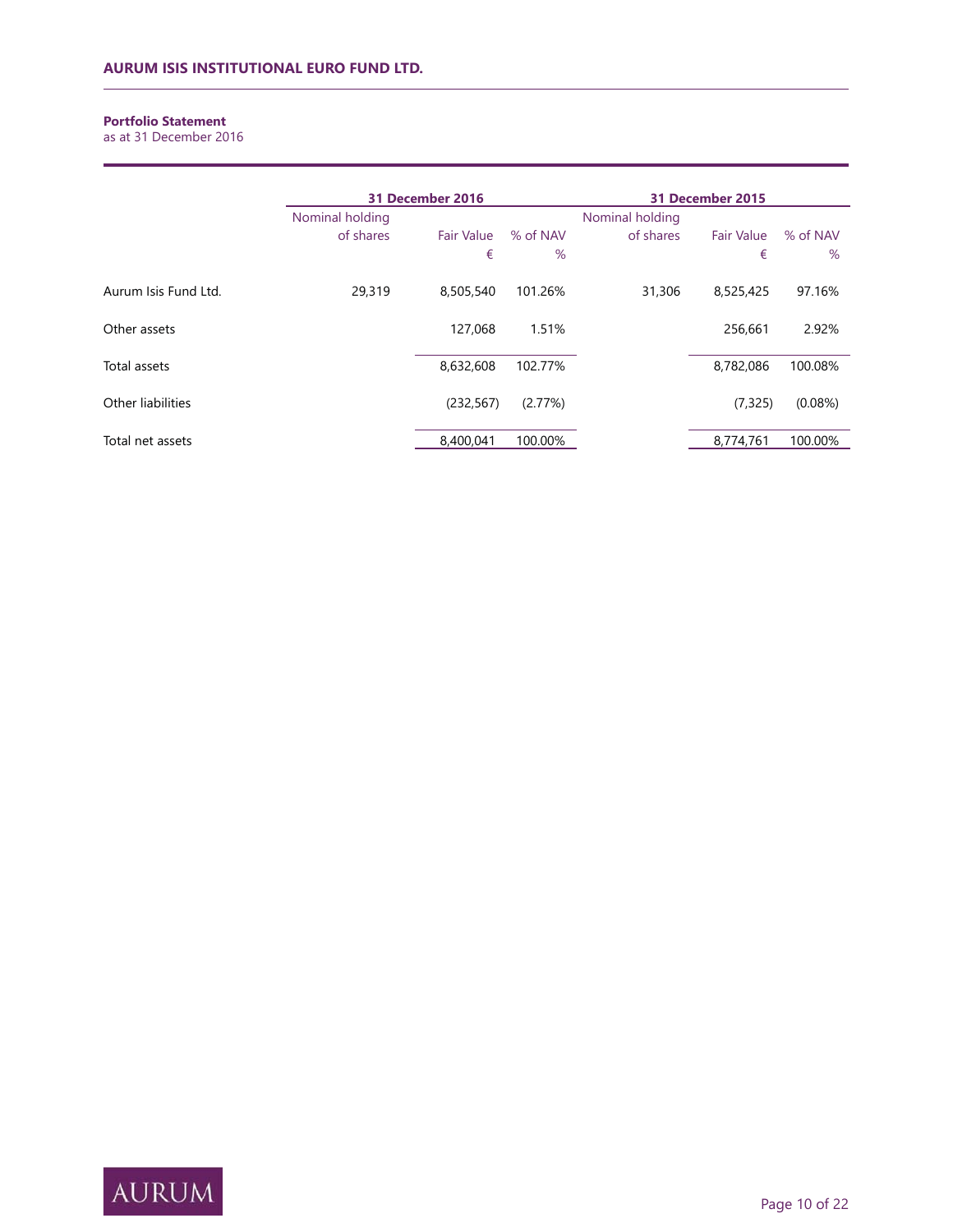### **Statement of Comprehensive Income**

for the year ended 31 December 2016

|                                                                  | 2016    | 2015       |  |
|------------------------------------------------------------------|---------|------------|--|
| note                                                             | €       | €          |  |
| Gains from financial assets at fair value through profit or loss |         |            |  |
|                                                                  |         |            |  |
| Net gain on investments<br>2, 11                                 | 139,140 | 10,817,654 |  |
| <b>Total revenue</b>                                             | 139,140 | 10,817,654 |  |
|                                                                  |         |            |  |
| <b>Operating expenses</b>                                        |         |            |  |
| Investment Adviser fees<br>3, 7                                  | 84,285  | 1,003,295  |  |
| 6<br>Net interest expense                                        | 287     | 2,220      |  |
| Incentive fees<br>3, 7                                           |         | 1,209,652  |  |
| <b>Total operating expenses</b>                                  | 84,572  | 2,215,167  |  |
|                                                                  |         |            |  |
| Change in net assets attributable to holders of Participating    |         |            |  |
| <b>Shares resulting from operations</b>                          | 54,568  | 8,602,487  |  |

The accompanying notes form part of these financial statements.

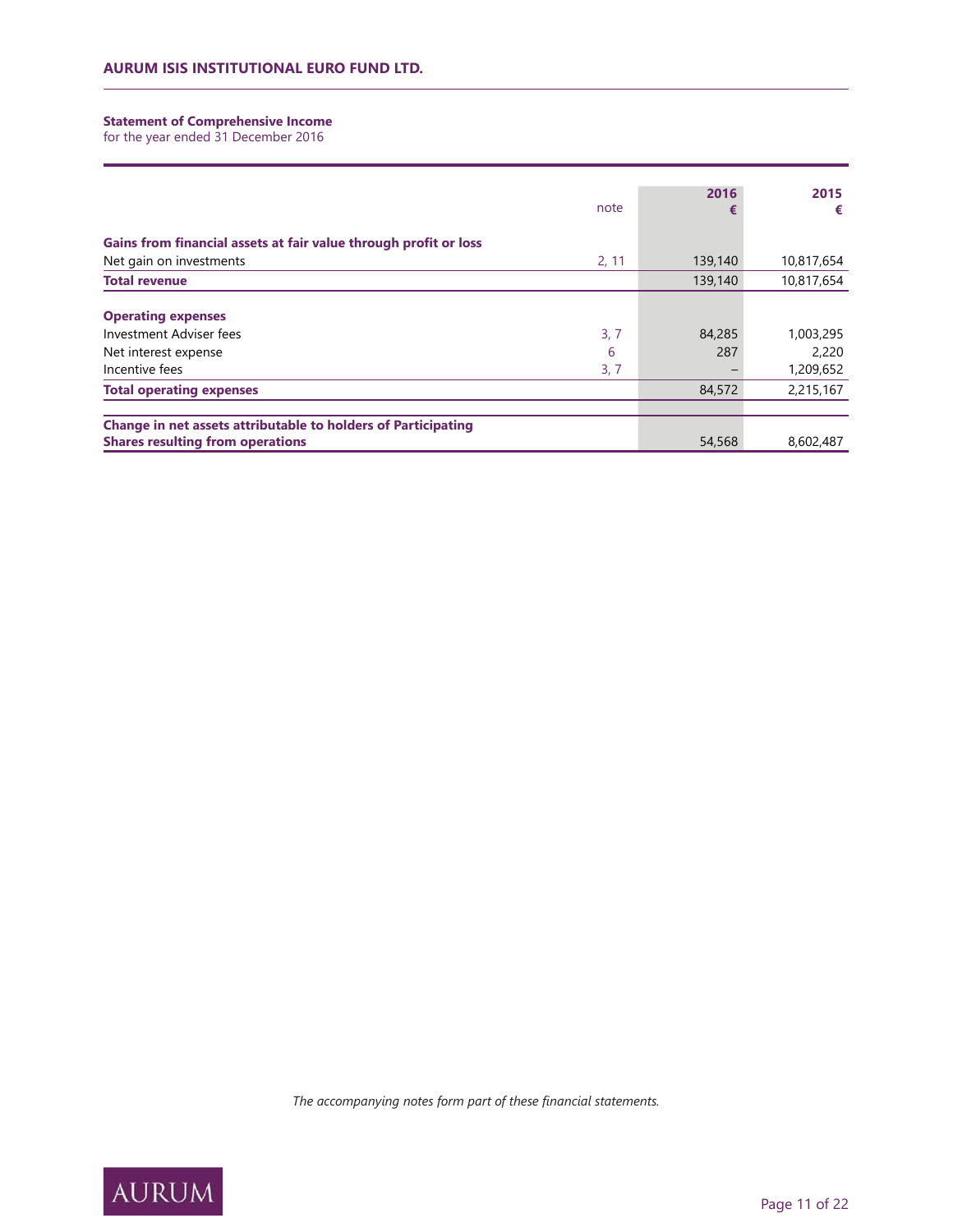# **Statement of Financial Position**

as at 31 December 2016

|                                                                               |       | 2016                     | 2015      |
|-------------------------------------------------------------------------------|-------|--------------------------|-----------|
|                                                                               | note  | €                        | €         |
| <b>Assets</b>                                                                 |       |                          |           |
| Financial assets at fair value through profit or loss                         |       |                          |           |
| Investments at fair value                                                     | 2, 10 | 8,505,540                | 8,525,425 |
| Financial assets measured at amortised cost                                   |       |                          |           |
| Cash and cash equivalents                                                     | 2     | 127,068                  | 256,661   |
| <b>Total assets</b>                                                           |       | 8,632,608                | 8,782,086 |
|                                                                               |       |                          |           |
| <b>Liabilities</b>                                                            |       |                          |           |
| Financial liabilities measured at amortised cost                              |       |                          |           |
| Bank overdraft                                                                | 2, 6  | 225,523                  |           |
| Investment Adviser fees payable                                               | 3, 7  | 7,007                    | 7,320     |
| Other payables                                                                |       | 37                       | 5         |
| Total liabilities (excluding amounts attributable to holders of Participating |       |                          |           |
| <b>Shares</b> )                                                               |       | 232,567                  | 7,325     |
|                                                                               |       |                          |           |
| Net assets attributable to holders of Participating and Sponsor Shares        | 5     | 8,400,041                | 8,774,761 |
| Net assets attributable to holders of Participating Shares                    | 5     | 8,400,039                | 8,774,759 |
|                                                                               |       |                          |           |
| <b>Equity</b>                                                                 |       |                          |           |
| Net assets attributable to holders of Sponsor Shares                          | 5     | 2                        | 2         |
| <b>Total Equity</b>                                                           |       | $\overline{\phantom{0}}$ | 2         |

These financial statements were approved by the Directors on 10 March 2017 and signed on their behalf by:

Director Director 10 March 2017 10 March 2017

r

The accompanying notes form part of these financial statements.

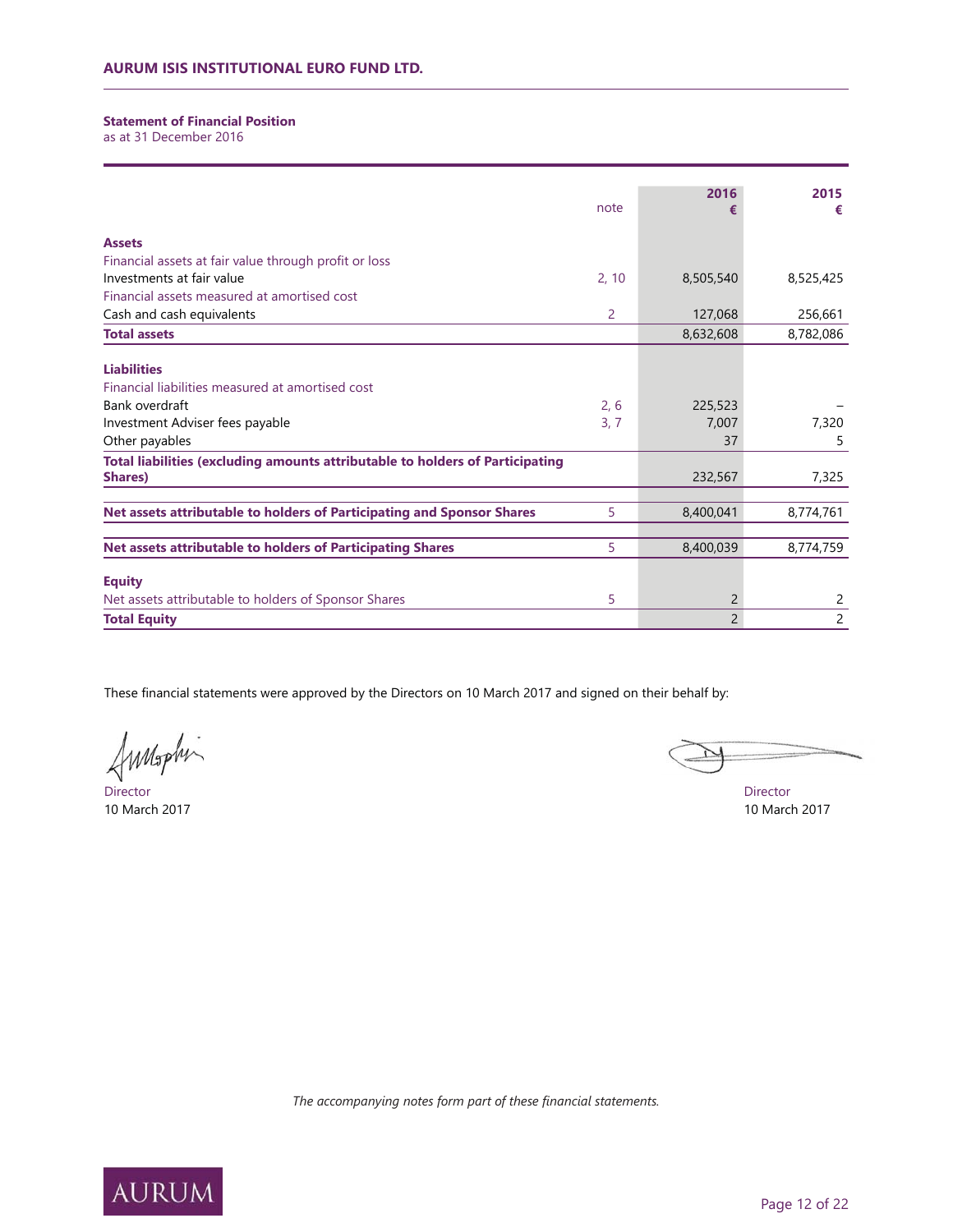# **Statement of Cash Flows**

for the year ended 31 December 2016

|                                                                      | 2016       | 2015<br>€      |
|----------------------------------------------------------------------|------------|----------------|
| <b>Cash flows from operating activities</b>                          |            |                |
| Change in net assets attributable to holders of Participating Shares |            |                |
| resulting from operations                                            | 54,568     | 8,602,487      |
| Purchase of investments                                              | (469, 340) | (16,883,715)   |
| Proceeds from sales of investments                                   | 1,023,649  | 43,396,119     |
| Adjustment for non cash items and working capital                    |            |                |
| Net unrealised (gain)/loss on investments                            | (285, 582) | 40,570,639     |
| Net realised gain on investments                                     | (248, 842) | (80, 127, 307) |
| Changes in operating assets and liabilities                          |            |                |
| Decrease in payables                                                 | (281)      | (202, 997)     |
| Net cash inflow/(outflow) from operating activities                  | 74,172     | (4,644,774)    |
|                                                                      |            |                |
| <b>Cash flows from financing activities</b>                          |            |                |
| Subscriptions for shares                                             | 245,000    | 16,036,003     |
| Redemption of shares                                                 | (674, 288) | (7,856,382)    |
| Net cash (outflow)/inflow from financing activities                  | (429, 288) | 8,179,621      |
|                                                                      |            |                |
| Net (decrease)/increase in cash and cash equivalents                 | (355, 116) | 3,534,847      |
| Cash and cash equivalents at the beginning of the year               | 256,661    | (3,278,186)    |
| Cash and cash equivalents at the end of the year                     | (98, 455)  | 256,661        |

The accompanying notes form part of these financial statements.

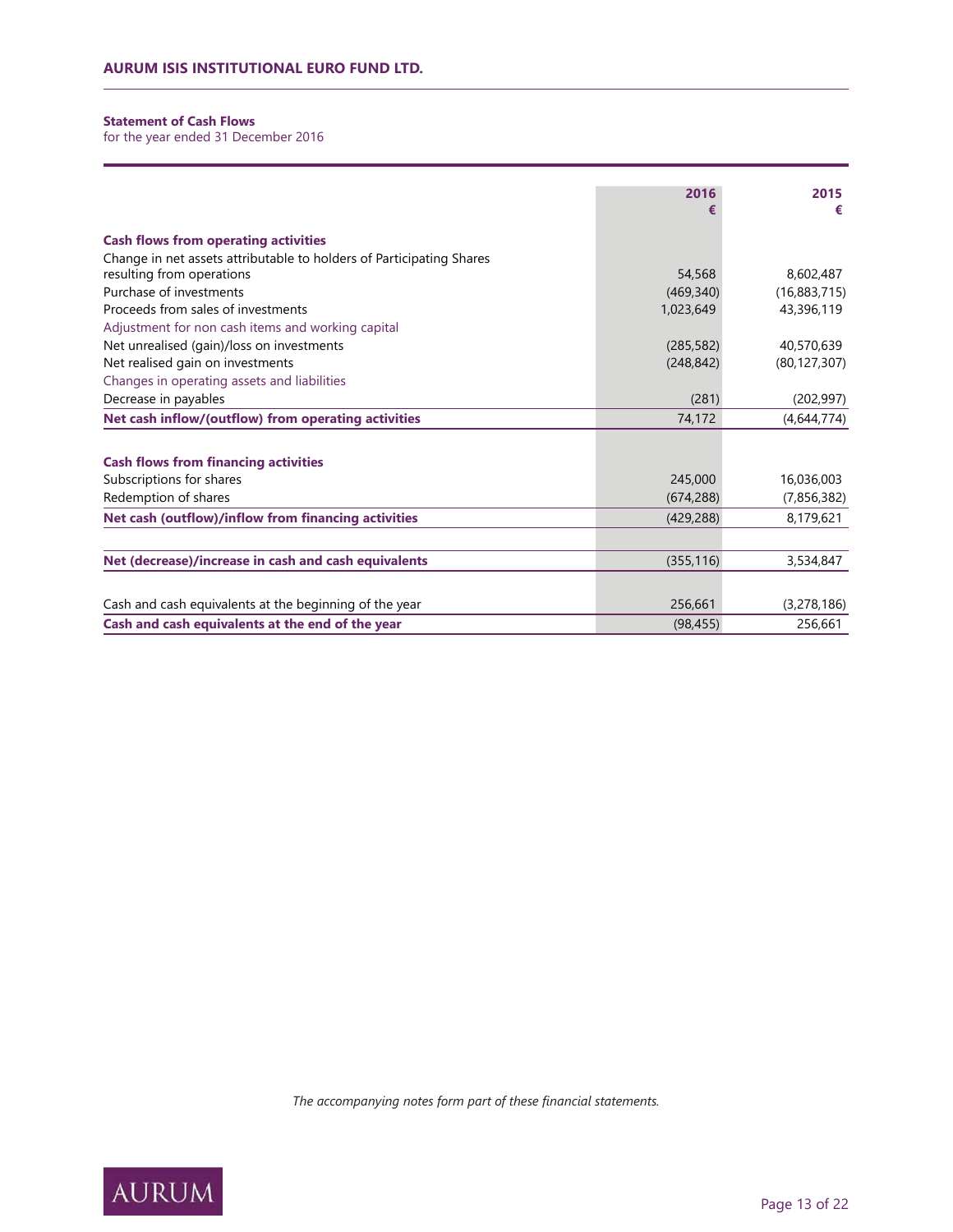## **1. General**

Aurum Isis Institutional Euro Fund Ltd. (the "Institutional Euro Fund" or the "Company") was incorporated in Bermuda on 26 August 2010 under the Bermuda Companies Act 1981 as amended and acts as an investment company.

The Company's investment objective is to achieve long term capital growth by investing in the Participating Shares of Aurum Isis Fund Ltd. (the "Master Fund"). The annual report and audited financial statements of the Master Fund for the year ended 31 December 2016 form an integral part of these financial statements and should therefore be read in conjunction with these financial statements.

The audited financial statements were approved by the Board of Directors on 10 March 2017.

### **2. Significant Accounting Policies**

The significant accounting policies which have been applied are set out below.

#### Statement of Compliance

The financial statements have been prepared in accordance with International Financial Reporting Standards ("IFRS") as issued by the International Accounting Standards Board ("IASB").

The accounting policies have been applied consistently by the Company and are consistent with those used in the previous year.

#### Basis of Preparation

The financial statements have been prepared on a historical cost basis except for financial instruments classified at fair value through profit or loss that have been measured at fair value.

The financial statements have been prepared on a going concern basis. The Directors consider that the Company is a going concern as its sole purpose is to invest into the Master Fund and that the cost associated with maintaining the Company is not significant.

The functional currency of the Company is euro as the Directors have determined that this reflects the Company's primary economic environment. The presentation currency of the financial statements is also euro.

#### New Standards and Interpretations Applicable to Future Reporting Periods

The Directors have considered all the upcoming IASB standards. There are standards and interpretations issued but not effective that have not been adopted in these financial statements:

• IFRS 9 "Financial Instruments", published in July 2014, will replace the existing guidance in IAS 39. It includes revised guidance on the classification and measurement of financial instruments, including a new expected credit loss model for calculating impairment of financial assets, and the new general hedge accounting requirements. It also carries forward the guidance on recognition and derecognition of financial instruments from IAS 39. IFRS 9 is effective for annual reporting periods beginning on or after 1 January 2018, with early adoption permitted.

Based on initial assessment, this standard is not expected to have a material impact on the Company.

#### Assets and Liabilities

#### *Investments*

The Company classifies its financial investments (assets and liabilities) into categories in accordance with IAS 39 "Financial Instruments: Recognition and Measurement".

### **Financial Assets Designated at Fair Value through Profit or Loss**

The Company, on initial recognition, designates investments in the Master Fund at fair value through profit or loss as, in doing so, it results in more relevant information because the investments and related liabilities are managed as a group of financial assets and liabilities and performance is evaluated on a fair value basis and reported to key management personnel accordingly. The term financial assets designated at fair value through profit or loss include investments in the Master Fund. Fair value is the price that would be received to sell an asset or paid to transfer a liability in an orderly transaction between market participants at the measurement date.

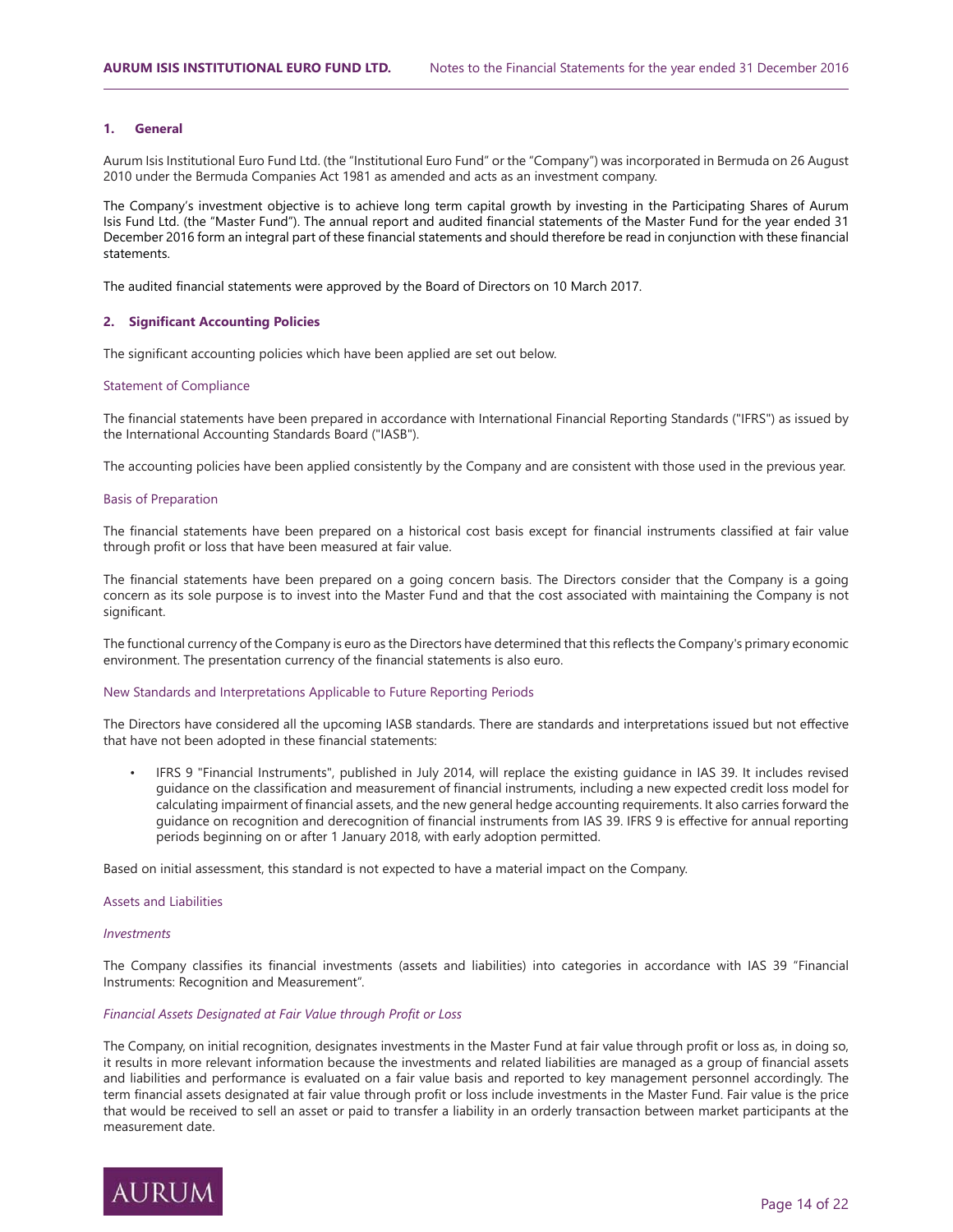## **2. Significant Accounting Policies (Continued)**

## Assets and Liabilities (Continued)

#### **Financial Assets Designated at Fair Value through Profit or Loss (Continued)**

Investments are recorded on the trade date at which point the Company becomes a party to the specific investment. Initial measurement of fair value is based on the transaction price at the trade date with transaction costs, if any, being expensed immediately. After initial measurement any changes in fair value, and realised gains or losses, related to investments are recognised in the Statement of Comprehensive Income within Net gain on investments.

## Financial Instruments at Fair Value through Profit or Loss Classified as Held for Trading

#### *Forward Foreign Currency Contracts*

Forward Currency Contracts are categorised as held for trading as the Company does not designate any derivatives as hedges for hedge accounting purposes, as described under IAS 39.

The fair value of open forward currency contracts is calculated as the difference between the contracted forward rate and the current forward rate that would close out the contract on the valuation date. Gains or losses arising on the settlement of forward foreign currency contracts are included in Net gain on investments in the Statement of Comprehensive Income. Unrealised gains or losses on unsettled forward currency contracts are included in the Statement of Financial Position.

#### *Financial Assets at Amortised Cost*

Loans and receivables are non-derivative financial assets with fixed or determinable payments that are not quoted in an active market and they are carried at amortised cost. The Company includes in this category cash and cash equivalents, amounts receivable from brokers, if any, and other receivables. The amortised cost of a financial asset is the amount at which the instrument is measured at initial recognition (its fair value) adjusted for initial direct costs, minus principal repayments, plus or minus the cumulative amortisation, using the effective interest rate method, of any difference between the initial amount recognised and the maturity amount, minus any reduction for impairment.

#### **Financial Liabilities at Amortised Cost**

The Company includes in this category expenses payable, purchases of investments to be settled in arrears and subscriptions to Participating Shares not yet allotted.

### **2***<u>Offsetting</u>*

Financial assets and liabilities are offset and the net amount presented in the Statement of Financial Position when, and only when, the Company has a legal right to set off the recognised amounts and it intends to either settle on a net basis or to realise the asset and settle the liability simultaneously.

For the year ended 31 December 2016, and 31 December 2015, there were no financial assets or liabilities subject to enforceable master netting arrangements or similar agreements which would require disclosure.

## *Derecognition*

A financial asset is derecognised when the Company loses control over the contractual rights that comprise that asset. This occurs when the rights are realised, they expire or they are surrendered. A financial liability is derecognised when the obligation specified in the contract is discharged, cancelled or it expires.

#### *Participating Shares*

Under IFRS, Participating Shares redeemable at the shareholder's option are classified as financial liabilities and the format of the Statement of Financial Position reflects this in accordance with IAS 32 "Financial Instruments: Presentation". The net assets attributable to holders of Participating Shares are stated at the redemption amount on the reporting date without discounting.

## Sponsor Shares

Sponsor Shares are classified as equity based on the substance of the contractual arrangements between the Company and the Sponsor Shareholder and in accordance with the definition of equity instruments under IAS 32. The Sponsor Shareholder's equity is stated at amortised cost.

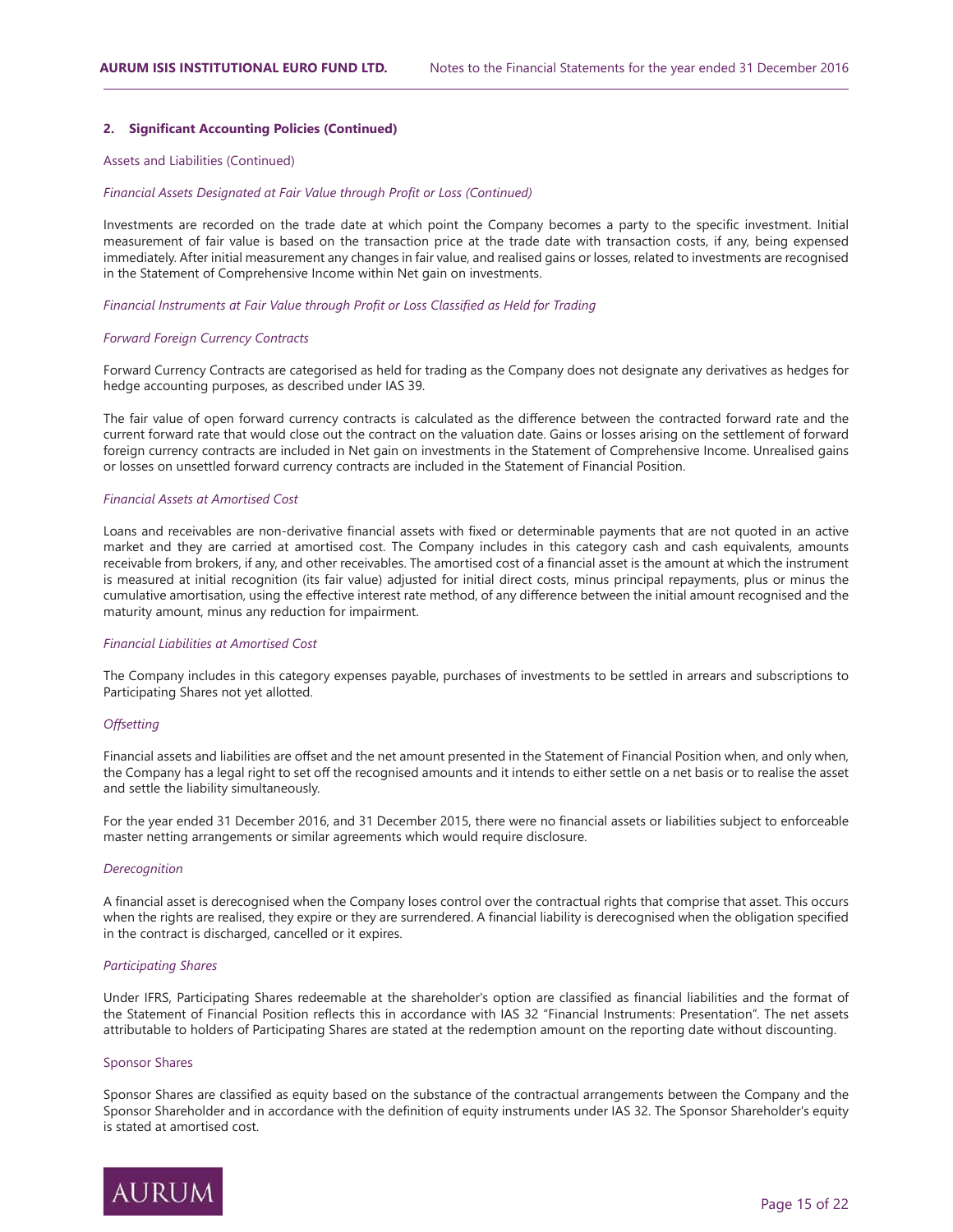#### **2. Significant Accounting Policies (Continued)**

## Translation of Foreign Currencies

Transactions in currencies other than euro are recorded at the rate prevailing on the date of the transaction. At each reporting date, non euro denominated monetary items and assets and liabilities measured at fair value are retranslated at the rate prevailing on the reporting date. Foreign currency exchange differences related to investments at fair value through profit or loss are included in Net gain on investments. All other differences are reflected in net profit or loss for the year.

### Net Gain on Investments

Net gain on investments includes all realised and unrealised fair value changes and foreign exchange differences, but excludes interest.

Net realised gain on investments is calculated using the average cost method.

#### Interest Income

Interest income is recognised in the Statement of Comprehensive Income for all interest bearing instruments on an effective interest rate yield basis.

#### Cash and Cash Equivalents and Bank Overdraft

Cash and cash equivalents comprise cash balances held at banks. Bank overdrafts are repayable on demand. In the Statement of Cash Flows, cash and cash equivalents are shown net of any short term overdrafts which are repayable on demand, and form an integral part of the Company's cash management.

#### Expenses

All expenses are recognised in the Statement of Comprehensive Income on an accruals basis.

#### Significant Accounting Judgements and Estimates

The preparation of financial statements in accordance with IFRS requires management to make estimates, judgements and assumptions that affect the reported amounts of assets and liabilities and disclosure of contingent assets and liabilities at the date of the financial statements and the reported amount of income and expenses during the year. Actual results could differ from those estimates.

Revisions to accounting estimates are recognised in the year in which an estimate is revised. The areas of estimates which have the most significant effect on the amounts recognised in the financial statements are disclosed within the Master Fund's financial statements in note 9 'Financial Instruments and Risk Exposure' and note 10 'Fair Value Measurement'.

## Master Fund

The Master Fund is not considered to be a subsidiary of the Company as the Investment Adviser beneficially holds all general voting shares which give the holder the current ability to direct the activities that significantly affect the returns of both the Company and the Master Fund. IFRS 10 "Consolidated Financial Statements" single control model states that an entity has control over an investee when it is exposed, or has rights, to variable returns from its involvement with the investee and has the ability to affect those returns through its power over the investee. The Directors are satisfied that the Master Fund does not meet the definition of a subsidiary in accordance with IFRS 10.

## Structured Entities

A structured entity is an entity that has been designed so that voting or similar rights are not the dominant factor in deciding who controls the entity, such as when any voting rights relate to administrative tasks only and the relevant activities are directed by means of contractual arrangements. A structured entity often has some or all of the following features or attributes; restricted activities, a narrow and well-defined objective, such as to provide investment opportunities for investors by passing on risks and rewards associated with the assets of the structured entity to investors, insufficient equity to permit the structured entity to finance its activities without subordinated financial support and financing in the form of multiple contractually linked instruments to investors that create concentrations of credit or other risks.

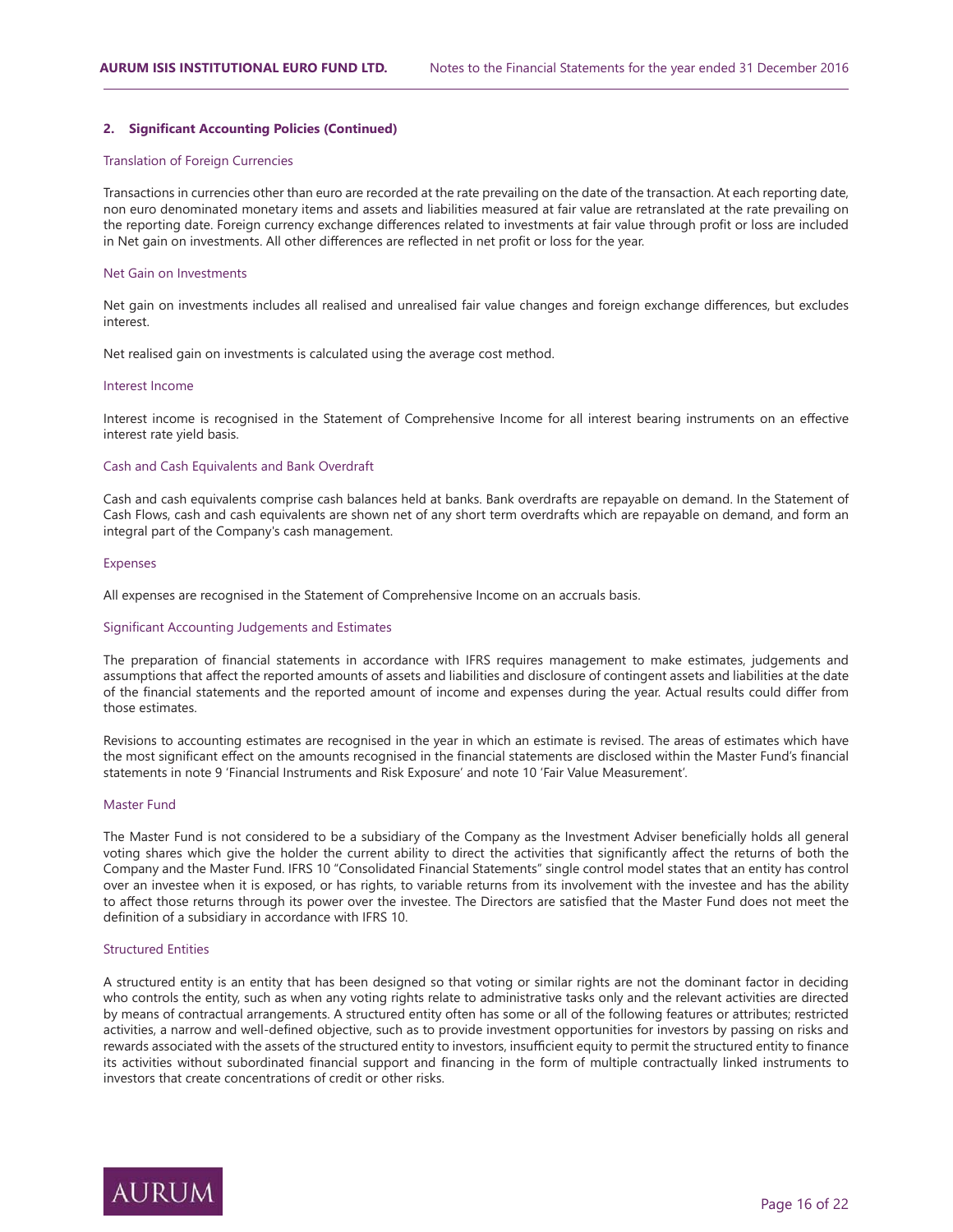## **2. Significant Accounting Policies (Continued)**

## Structured Entities (Continued)

The Company has determined that its investment in the Master Fund represents an investment in an unconsolidated structured entity. The Master Fund finances its operations by issuing redeemable shares which are puttable at the holders' option and entitle the holder to a proportional stake in the Master Fund's net assets. The change in fair value of the Company's holding in the Master Fund is included in the Statement of Comprehensive Income within Net gain on investments.

The Directors believe that the requirements of IFRS 12 "Disclosure of Interests in Other Entities", in relation to structured entities, are observed by appending the Master Fund's financial statements to the Company's financial statements.

#### **3.** Investment Adviser and Incentive Fees

The Company pays the Investment Adviser an annual percentage fee (the "Investment Adviser Fee") and a performance related fee in respect of each class of share where certain performance criteria have been met (the "Incentive Fee"). Both the Investment Adviser Fee and Incentive Fee are calculated monthly and paid monthly in arrears.

The Investment Adviser Fee and Incentive Fee are calculated based on a percentage of the Gross Asset Value of the Company as at the relevant month end. The Gross Asset Value means the value of the assets of the Company at a valuation point less the liabilities and accrued expenses of the Company other than liabilities that relate to Investment Adviser Fees, Incentive Fees, Administrator Fees, Custodian Fees, Directors' Fees, Audit Fees, Formation Expenses and Sundry Expenses each as incurred with respect to the valuation period ending on such valuation point.

The Incentive Fee is equal to the number of Participating Shares in the Company multiplied by a percentage of the amount by which the Gross Asset Value per Participating Share on a valuation day exceeds the higher of:

- (i) The Base Value: the Net Asset Value per Participating Share on the Base Date increased by the relevant hurdle of 1/12 of the annualised hurdle rate multiplied by the number of performance fee periods since the last Base Date. The Base Date is the last valuation day in the immediately preceding calendar year or, if later, the first valuation day in respect of a share class; or
- (ii) The High Water Mark: the Net Asset Value per Participating Share on the last valuation day upon which an Incentive Fee was crystallised or, if higher, the initial Net Asset Value per Participating Share upon inception of that share class.

The percentage fees applicable to each share class are as follows:

| <b>Share Class</b>                        | <b>Investment Adviser</b><br>Fee | <b>Incentive Fee</b> | <b>Incentive Fee</b><br>Hurdle |
|-------------------------------------------|----------------------------------|----------------------|--------------------------------|
| Institutional Euro Share Class Restricted | $00\%$                           | 10.00%               | 5.00%                          |

In so far as the Master Fund invests in other Aurum Funds no fees are payable on the amount so invested in addition to those already charged by such Aurum Funds.

## **4. Fees**

The Company pays no direct fees other than the Investment Adviser Fee and Incentive Fee outlined in note 3. Please refer to the accompanying Master Fund's financial statements for notes to the financial statements regarding fees paid by the Master Fund.

## **5. Share Capital and Net Asset Value per Participating Share**

|                                                                                     | <b>December</b><br>2016 | <b>December</b><br>2015 |
|-------------------------------------------------------------------------------------|-------------------------|-------------------------|
| Authorised share capital of €0.002 par value per share                              |                         |                         |
| 1,000 Sponsor Shares (presented as equity in accordance with IAS 32)                |                         |                         |
| 4,699,000 Participating Shares (presented as a liability in accordance with IAS 32) | 9.398                   | 9.398                   |
| <b>Authorised share capital</b>                                                     | 9,400                   | 9,400                   |

All of the Sponsor Shares have been issued to and are beneficially owned by the Investment Adviser.

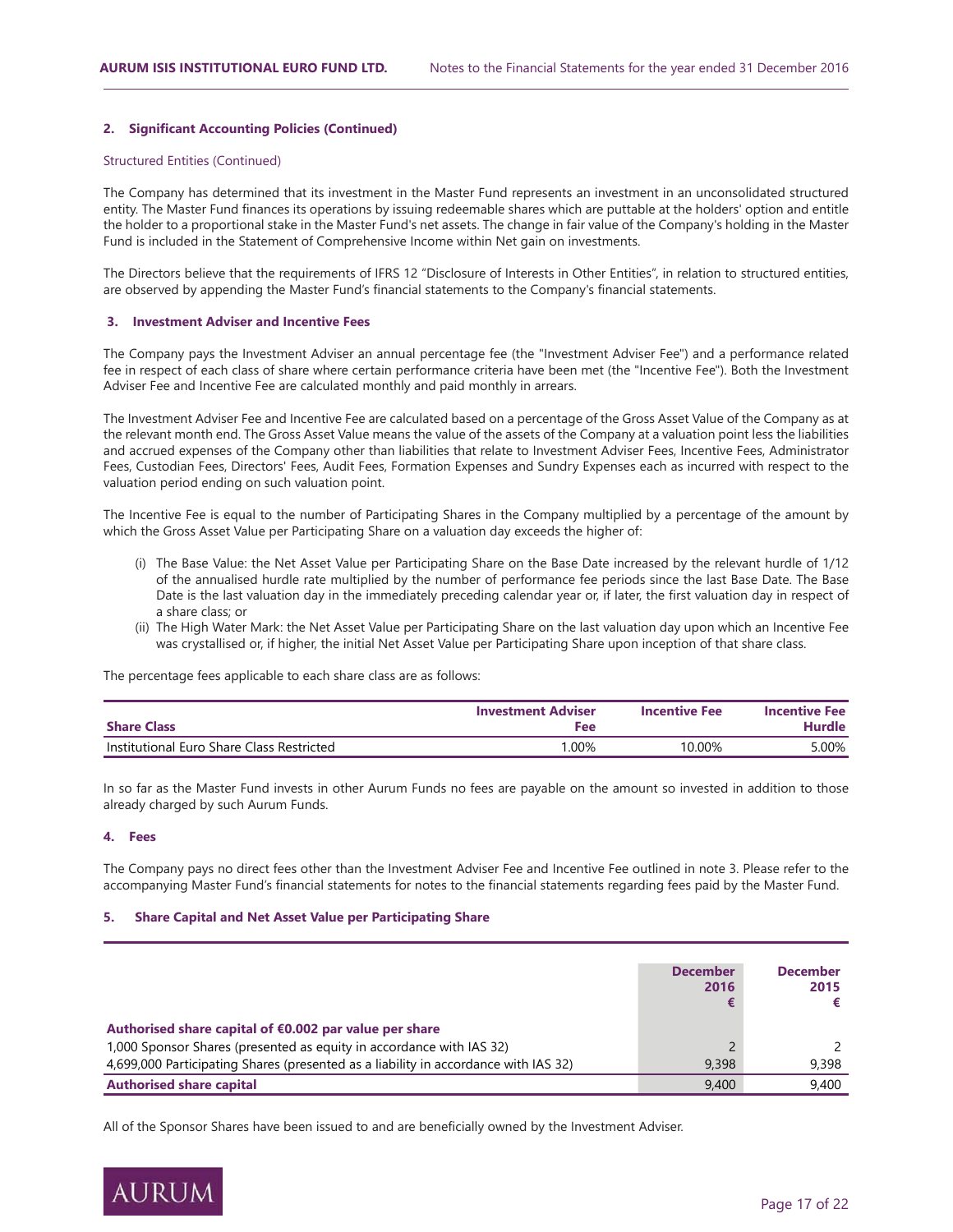## **5. Share Capital and Net Asset Value per Participating Share (Continued)**

The Sponsor Shares do not carry the right to participate in the assets of the Company in a winding up, except to the extent of repayment of par value paid in cash, nor in any dividends or other distribution of the Company so long as any Participating Shares are in issue.

The Participating Shares are entitled to receive, to the exclusion of the Sponsor Shares, any dividends which may be declared by the Board of the Company and, upon the winding up of the Company, their par value and any surplus remaining after paying to the holders of the Sponsor Shares the par value of the Sponsor Shares (to the extent actually paid up in cash). The Sponsor Shares have the general voting powers of the Company and the holders of Participating Shares are entitled to receive notice of and attend all general meetings of the members.

|                               | <b>Number of Participating Shares</b> |                |  |
|-------------------------------|---------------------------------------|----------------|--|
|                               | 2015<br>2016                          |                |  |
| Opening at 1 January          | 7,244.10                              | 217,678.07     |  |
| Issued during the year        | 205.11                                | 13,784.75      |  |
| Redeemed during the year      | (565.85)                              | (224, 218, 72) |  |
| <b>Closing at 31 December</b> | 6,883.36                              | 7,244.10       |  |

The Net Asset Value per Participating Share is calculated by dividing the net assets attributable to holders of Participating Shares included in the Statement of Financial Position by the number of Participating Shares in issue at the year end according to the rights and restrictions applicable to each share class.

From time to time the Master Fund may invest in Investee Funds that may be part of an Initial Public Offering ("IPO"), gains or losses related to an IPO may not be attributed to Participating Shareholders that have elected to be treated as restricted persons under US FINRA rules 5130 and 5131 or failed to convert their shares into unrestricted shares. Therefore, such gains or losses are attributed to Participating Share Classes designated as 'Unrestricted' as they arise on a proportional basis.

**Statement of Changes in Sponsor and Participating Shares** for the year ended 31 December 2016

|                                                                                     | <b>Sponsor</b><br><b>Shares</b> | <b>Institutional</b><br><b>Euro Share</b><br><b>Class</b><br><b>Restricted</b> | <b>Total</b><br>€ |
|-------------------------------------------------------------------------------------|---------------------------------|--------------------------------------------------------------------------------|-------------------|
| <b>Balance at 1 January 2016</b>                                                    |                                 | 8,774,759                                                                      | 8,774,761         |
| Change in net assets attributable to holders of Participating Shares resulting from |                                 |                                                                                |                   |
| operations                                                                          |                                 | 54,568                                                                         | 54,568            |
| Subscriptions during the year                                                       |                                 | 245,000                                                                        | 245,000           |
| Redemptions during the year                                                         |                                 | (674, 288)                                                                     | (674, 288)        |
| <b>Balance at 31 December 2016</b>                                                  |                                 | 8,400,039                                                                      | 8,400,041         |
| Number of Participating Shares in issue                                             | n/a                             | 6,883.36                                                                       | 6,883.36          |
| <b>Net Asset Value Per Participating Share</b>                                      | n/a                             | 1,220.34                                                                       | n/a               |

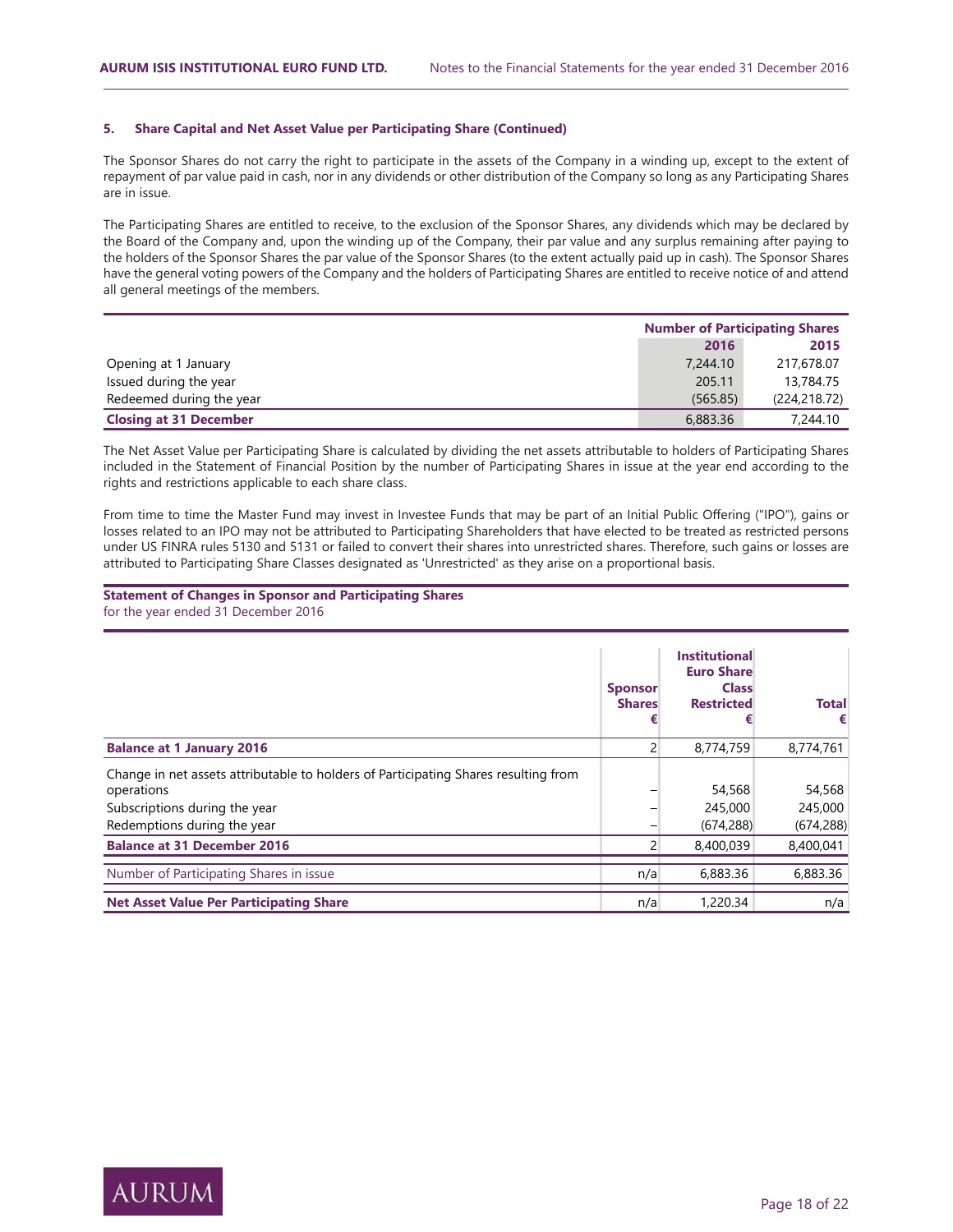## **5. Share Capital and Net Asset Value per Participating Share (Continued)**

|                                                                                                                                                                   | <b>Sponsor</b><br><b>Shares</b> | <b>Institutional</b><br><b>Euro Share</b><br><b>Class</b><br><b>Restricted</b> | <b>Total</b><br>€                        |
|-------------------------------------------------------------------------------------------------------------------------------------------------------------------|---------------------------------|--------------------------------------------------------------------------------|------------------------------------------|
| <b>Balance at 1 January 2015</b>                                                                                                                                  | $\overline{2}$                  | 252,132,672                                                                    | 252,132,674                              |
| Change in net assets attributable to holders of Participating Shares resulting from<br>operations<br>Subscriptions during the year<br>Redemptions during the year |                                 | 8,602,487<br>16.036.003<br>(267,996,403)                                       | 8,602,487<br>16,036,003<br>(267,996,403) |
| <b>Balance at 31 December 2015</b>                                                                                                                                |                                 | 8,774,759                                                                      | 8,774,761                                |
| Number of Participating Shares in issue                                                                                                                           | n/a                             | 7,244.10                                                                       | 7,244.10                                 |
| <b>Net Asset Value Per Participating Share</b>                                                                                                                    | n/a                             | 1,211.29                                                                       | n/a                                      |

### **6.** Bank Overdraft

The Company has an annual credit facility with The Northern Trust Company London Branch, an affiliate of the Administrator, that is secured over the portfolio of the Company. The Northern Trust Company London Branch is entitled to interest ("Interest Charges") at an annual rate of 1.5% above the Northern Trust base rate on any overdrawn balances. The Interest Charges are incurred daily and are included in the Statement of Comprehensive Income within Net interest

## **7. Related Parties**

In accordance with IAS 24 "Related Party Disclosures" the related parties to the Company are outlined below.

The Company's connected and related parties include the Directors, the Administrator and its affiliates, the Bermuda Administrator, the Investment Adviser and the Custodian. Amounts incurred during the year and amounts due as at the Statement of Financial Position date in relation to these related parties are shown on the face of the financial statements.

#### **Directors**

Mr M J Harvey, Mrs T Gibbons and Mr A Hopkin are Directors of the Investment Adviser. Mr C C Morris and Mr D R Cottingham are Directors of, and directly and indirectly hold shares in, the Investment Adviser. Mr K Gundle is a Shareholder of, and is Vice President of Information with, the Investment Adviser. Mr D R Cottingham and Mr C C Morris are Directors of Global Fund Services Ltd., the Bermuda Administrator. Mr A Hopkin and Mr C C Morris are Directors of Continental Sponsors Ltd., the sponsoring broker on the Bermuda Stock Exchange.

The Directors are entitled to remuneration for their services from the Master Fund, please refer to the accompanying Master Fund financial statements for details of remuneration paid to the Directors.

The Investment Adviser is also the sponsor, adviser and investment manager to a number of other investment companies and the Directors of the Company and the Investment Adviser may serve as Directors of such companies.

Persons connected to the Directors, as defined under the Irish Stock Exchange listing requirements, directly and indirectly own all of the Sponsor Shares of the Company. At 31 December 2016, Directors and persons so connected did not directly or indirectly hold Participating Shares in the Company (2015: Nil).

An inspecie redemption occurred between the Company and another Aurum Fund on 1 May 2015 for €260,140,021.

### **8. Financial Instruments and Risk Exposure**

The Company invests all its assets, other than currency hedging, into the Master Fund which is exposed to market risk, credit risk and liquidity risk arising from the financial instruments it holds. These risks are explained in the financial statements of the Master Fund which are attached. Financial instruments include investments, cash, interest receivable, dividends receivable, subscriptions receivable, bank overdrafts, accrued expenses, redemptions payable and Participating Shares presented as financial liabilities. The carrying value of these financial instruments in the financial statements approximates their fair value.

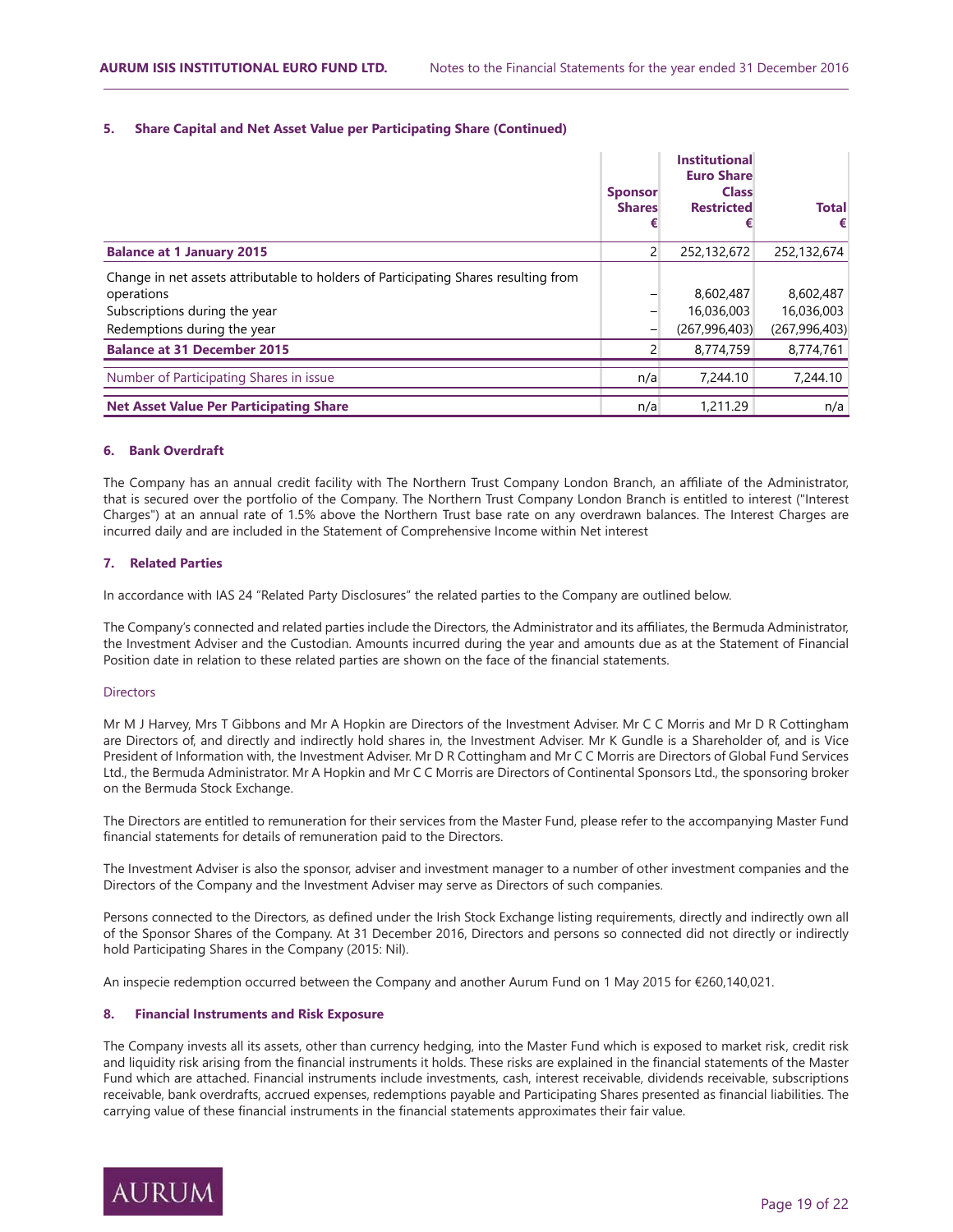## **8. Financial Instruments and Risk Exposure (Continued)**

The Master Fund and the Feeder Funds operate as an integrated structure whereby the Feeder Funds invest solely into the Master Fund except in respect of currency hedging. Total subscriptions made by the Company into the Master Fund during the year were €469,340 (2015: €16,883,715) and total redemptions made by the Company out of the Master Fund during the year were €1,023,649 (2015: €303,536,140).

Investments in the Master Fund are recorded at the Net Asset Value per share as reported by the Administrator of the Master Fund at the measurement date. Where the Administrator is unable to provide Net Asset Value per share, the Directors make their own assessment of value based on available information. In determining fair value, the Directors take into consideration, where applicable, the impact of suspensions of redemptions, liquidation proceedings, investments in side pockets and any other significant factors.

At 31 December 2016, and 31 December 2015, there were no instances wherein the Administrator was unable to provide the Net Asset Value per share or that the Directors considered it necessary to make any adjustment to the Net Asset Value per share provided in order to arrive at fair value.

As at 31 December 2016, and 31 December 2015, the Company had no capital commitment obligations and no amounts were due from the Company for unsettled purchases. The Company invests into the Master Fund by purchasing the Master Fund's redeemable Participating Shares. The Master Fund allows redemption of these shares on a monthly basis with a 90 day notification period. Movements in the fair value of the Master Fund's portfolio and corresponding movements in the fair value of the Company expose the Company to a profit or loss.

#### Liquidity Risk

The following table shows the contractual undiscounted cash flows of the Company's financial liabilities on the basis of the earliest possible maturity. Participating Shares may be redeemed on a monthly basis subject to 90 days prior notice.

| As at 31 December 2016                                     |                |                   |                          |              |
|------------------------------------------------------------|----------------|-------------------|--------------------------|--------------|
| <b>Liabilities</b>                                         | $\leq 1$ month | $1 - 3$<br>months | 3 months to<br>1 Year    | <b>Total</b> |
| Bank overdraft                                             | 225,523        |                   | $\overline{\phantom{0}}$ | 225,523      |
| Investment Adviser fees payable                            | 7.007          |                   |                          | 7.007        |
| Other payables                                             | 37             |                   |                          |              |
| Net assets attributable to holders of Participating Shares |                |                   | 8,400,039                | 8,400,039    |
| <b>Total Liabilities</b>                                   | 232,567        |                   | 8,400,039                | 8,632,606    |
|                                                            |                |                   |                          |              |

## **As at 31 December 2015**

| <b>Liabilities</b>                                         | $\leq 1$ month | $1 - 3$<br>months        | 3 months to<br>1 Year | <b>Total</b> |
|------------------------------------------------------------|----------------|--------------------------|-----------------------|--------------|
| Investment Adviser fees payable                            | 7,320          |                          |                       | 7.320        |
| Other payables                                             |                |                          |                       |              |
| Net assets attributable to holders of Participating Shares |                | $\overline{\phantom{0}}$ | 8,774,759             | 8,774,759    |
| <b>Total Liabilities</b>                                   | 7,325          |                          | 8,774,759             | 8,782,084    |

#### Currency Risk

The Company is exposed to currency risk in pursuit of its investment objective, set out in note 1 'General'. The currency risk is managed on a monthly basis using Forward Foreign Exchange Contracts.

At the Statement of Financial Position date there was a net exposure to currency risk:

| As at 31 December 2016 |                    |                                |                                              |              |
|------------------------|--------------------|--------------------------------|----------------------------------------------|--------------|
| Currency               | Monetary<br>Assets | Monetary<br><b>Liabilities</b> | Forward Foreign<br><b>Exchange Contracts</b> | Net Exposure |
| US dollar              | 8,505,540          | (225.523)                      | (8,228,860)                                  | 51,157       |

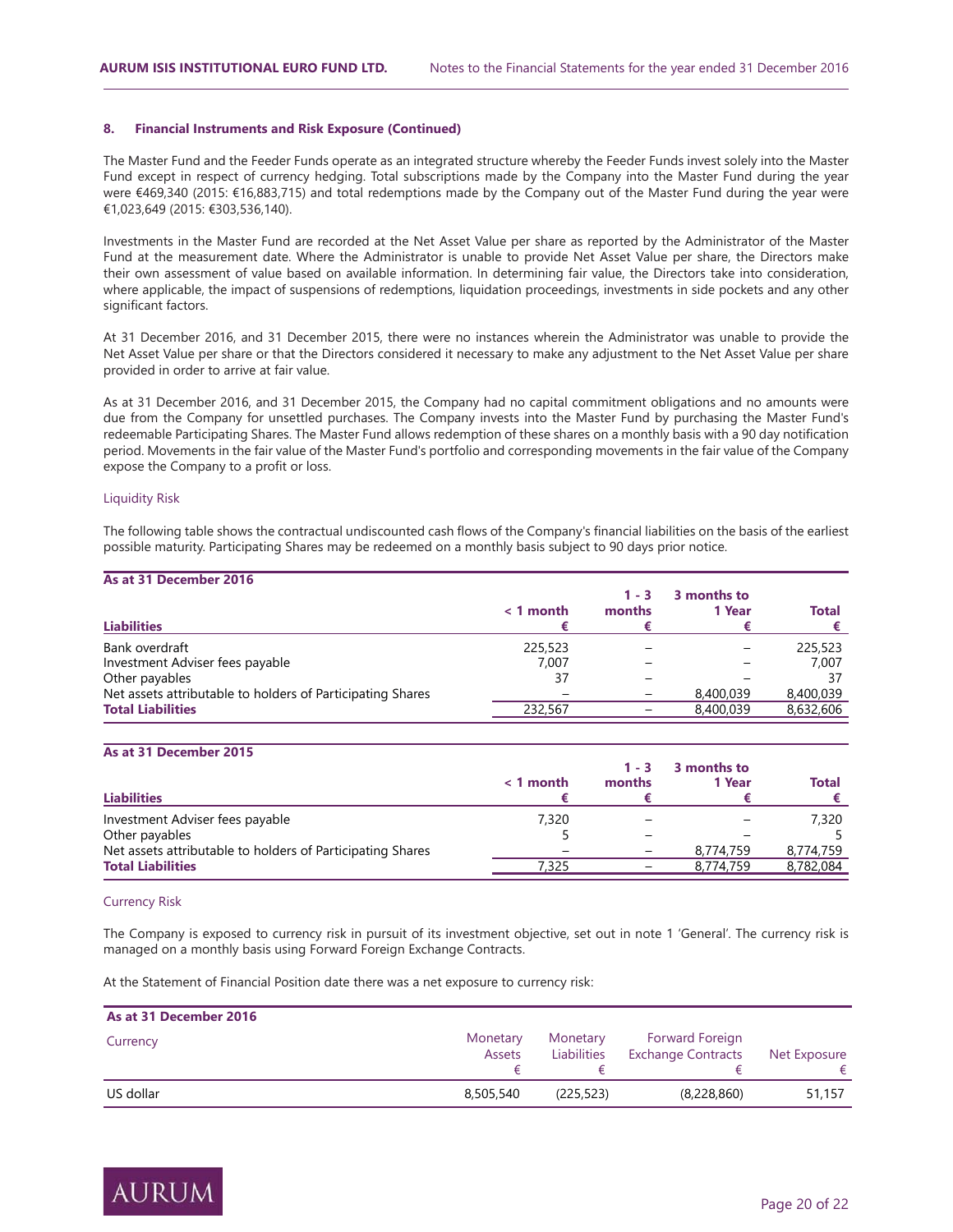## **8. Financial Instruments and Risk Exposure (Continued)**

Currency Risk (continued)

| As at 31 December 2015 |                    |                                |                                              |              |
|------------------------|--------------------|--------------------------------|----------------------------------------------|--------------|
| Currency               | Monetary<br>Assets | Monetary<br><b>Liabilities</b> | Forward Foreign<br><b>Exchange Contracts</b> | Net Exposure |
| US dollar              | 8.734.217          | $\overline{\phantom{0}}$       | (8,690,804)                                  | 43,413       |

## Leverage

The Master Fund and the Feeder Funds may use overall leverage up to a maximum of 30% of the Master Funds and the Feeder Fund's total assets, without double counting, from time to time for general investment purposes or to facilitate redemptions.

During the year the maximum leverage utilised by the Company, measured at any one month end, was less than 3% (2015: less than 51%). Please refer to the Master Fund financial statements for details of the maximum leverage utilised by the Master Fund.

### **9. Net Forward Foreign Exchange Contracts**

As at 31 December 2016, the Company had entered into and not closed Forward Foreign Exchange Contracts to hedge the value of the Company's portfolio. The contracts were with the Custodian.

|                      | <b>Open Forward Foreign Currency Transactions at 31 December 2016</b> |                      |                 |                           |
|----------------------|-----------------------------------------------------------------------|----------------------|-----------------|---------------------------|
| <b>Currency Sold</b> | <b>Currency Bought</b>                                                | <b>Currency Rate</b> | Maturity date   | Unrealised<br>Gain/(Loss) |
| US\$ 8,734,935       |                                                                       | 1.0615               | 31 January 2017 |                           |
|                      |                                                                       |                      |                 |                           |

| <b>Open Forward Foreign Currency Transactions at 31 December 2015</b> |                 |               |                 |                           |  |
|-----------------------------------------------------------------------|-----------------|---------------|-----------------|---------------------------|--|
| <b>Currency Sold</b>                                                  | Currency bought | Currency rate | Maturity date   | Unrealised<br>Gain/(Loss) |  |
| US\$ 9,499,049                                                        |                 | 1.0930        | 29 January 2016 |                           |  |

## **10. Fair Value Measurement**

The fair value hierarchy prioritises the inputs to valuation techniques used to measure fair value. The categorization of assets and liabilities within the hierarchy is explained in note 10 of the Master Fund's notes to the financial statements.

The following table represents the financial instruments carried on the Statement of Financial Position at fair value by level within the valuation hierarchy, under IFRS 13 "Fair Value Measurement", as at 31 December 2016:

| Financial assets at fair value through profit or loss at 31 December 2016 |          |           |                          |           |
|---------------------------------------------------------------------------|----------|-----------|--------------------------|-----------|
|                                                                           | l evel 1 | Level 2   | level <sub>3</sub>       | Total     |
|                                                                           |          |           |                          |           |
| Aurum Isis Fund Ltd.                                                      |          | 8,505,540 | -                        | 8,505,540 |
| Financial assets at fair value through profit or loss at                  |          |           |                          |           |
| 31 December 2016                                                          |          | 8,505,540 | $\overline{\phantom{0}}$ | 8,505,540 |



–